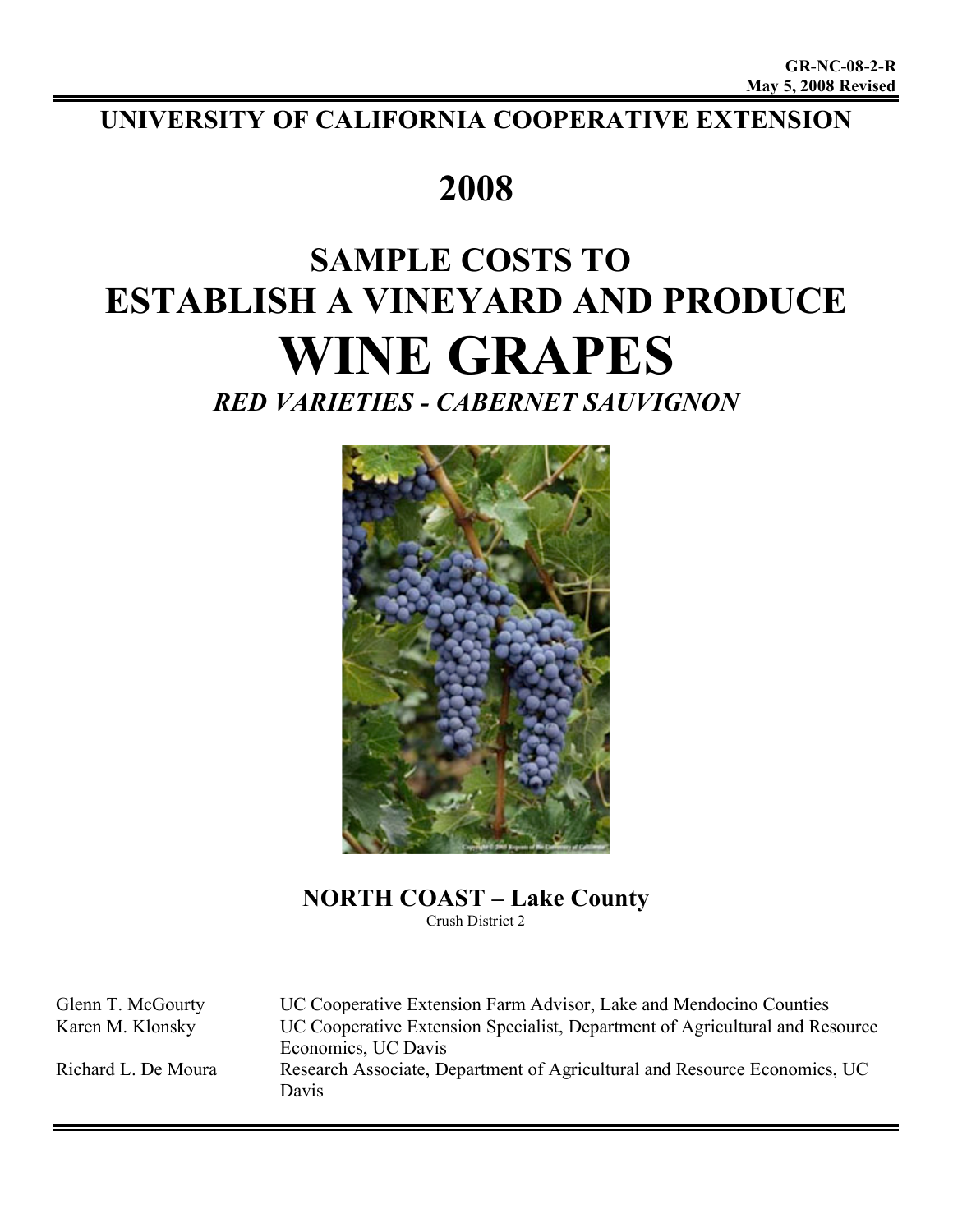## UNIVERSITY OF CALIFORNIA COOPERATIVE EXTENSION

## **SAMPLE COST TO ESTABLISH A VINEYARD AND PRODUCE WINEGRAPES**

Red Varieties – Cabernet Sauvignon

North Coast - Lake County 2008

## **CONTENTS**

|                                                                        | $\mathcal{D}_{\mathcal{L}}$ |
|------------------------------------------------------------------------|-----------------------------|
|                                                                        |                             |
|                                                                        |                             |
|                                                                        |                             |
|                                                                        |                             |
|                                                                        |                             |
|                                                                        |                             |
|                                                                        |                             |
| <b>REFERENCES.</b>                                                     |                             |
|                                                                        |                             |
|                                                                        |                             |
|                                                                        |                             |
|                                                                        |                             |
|                                                                        |                             |
| Table 6. WHOLE FARM ANNUAL EQUIPMENT, INVESTMENT & BUSINESS OVERHEAD21 |                             |
|                                                                        | .22                         |
|                                                                        |                             |

## **INTRODUCTION**

Sample costs to establish a vineyard and produce winegrapes in the North Coast – Lake County are presented in this study. This study is intended as a guide only, and can be used to make production decisions, determine potential returns, prepare budgets and evaluate production loans. Practices described are based on production practices considered typical for the crop and area, but will not apply to every situation. Sample costs for labor, materials, equipment and custom services are based on current figures. A blank column, "Your Costs", in Tables 1 and 2 is provided to enter your costs.

The hypothetical farm operation, production practices, overhead, and calculations are described under the assumptions. For additional information or an explanation of the calculations used in the study call the Department of Agricultural and Resource Economics, University of California, Davis, (530) 752-3589 or your local UC Cooperative Extension office.

Current and some archived Sample Cost of Production Studies are available for many commodities and can be downloaded at http://coststudies.ucdavis.edu or can be requested through the Department of Agricultural and Resource Economics, UC Davis, (530) 752-1715 Current studies can be obtained from selected county UC Cooperative Extension offices.

> The University of California is an affirmative action/equal opportunity employer The University of California and the United States Department of Agriculture cooperating.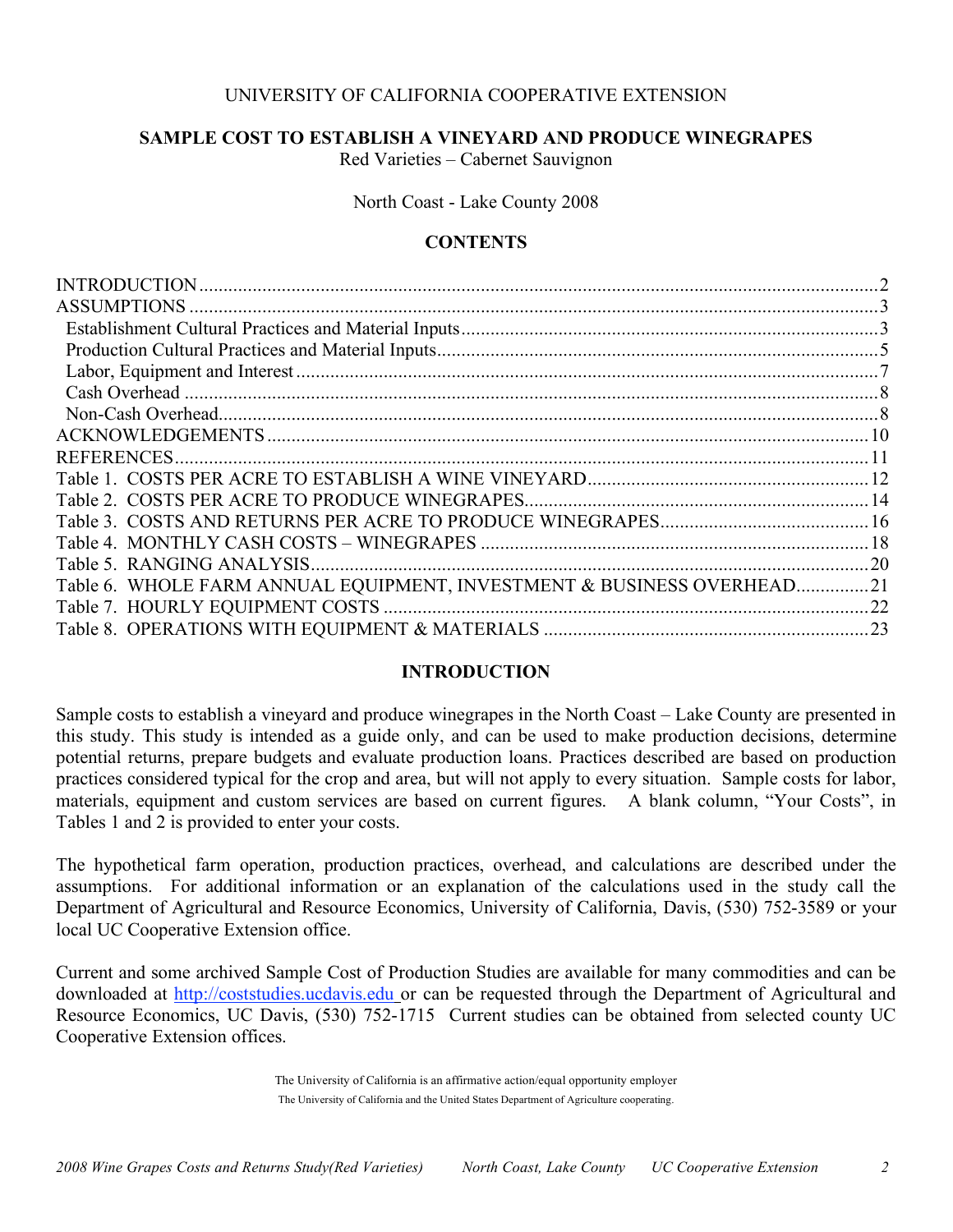## **ASSUMPTIONS**

The assumptions refer to Tables 1 to 7 and pertain to sample costs to establish a vineyard and produce winegrapes – Cabernet Sauvignon (a red variety) - in the North Coast, Lake County. The cultural practices described represent production operations and materials considered typical of a well-managed vineyard in the region. The costs, materials, and practices shown in this study will not apply to all farms. Timing of and types of establishment and production cultural practices will vary among growers within the region and from season to season due to variables such as weather, soil, and insect and disease pressure. The practices and inputs used in this study are intended as a guide only. **The use of trade names and cultural practices in this report does not constitute an endorsement or recommendation by the University of California nor is any criticism implied by omission of other similar products or cultural practices.**

**Land**. The vineyard is located on fairly level land less than 10% slope in the upland area of Lake County. The hypothetical farm is comprised of 30 contiguous acres, 25 of which are planted with red wine grapes. The other five acres are occupied by roads, irrigation systems, and farmstead. Land is valued at \$20,000 per acre. This study assumes the land was purchased for planting a vineyard. The vineyard is owned and operated by the grower.

#### **Establishment Cultural Practices and Material Inputs** Table 1

The following establishment descriptions are typical practices for many vineyards in Lake County, but may not be appropriate to individual circumstances.

**Site Preparation**. Gypsum is applied to the ground after which the land is subsoiled once by a custom operator, disked and rolled by the grower, followed by two rippings each in a different direction to a depth of 2- 3 feet. Afterwards the ground is disked two times. The ground is then leveled and smoothed in three passes (each in different direction) with a landplane. The following spring (February), Roundup is applied for weed control prior to planting. Most operations that prepare the vineyard for planting are done in the year prior to planting, but costs are shown in the first year.

**Vines**. Dormant bench grafted Cabernet Sauvignon vines are planted in the spring (April) on 6 foot x 8 foot spacing with 908 vines per acre. Vines will be trained during the first and second years and are expected to begin yielding harvestable fruit in three years. They are expected to be productive for an additional 22 years.

**Planting**. Planting the vineyard starts by laying out and marking vine sites in early spring. In April, holes are dug and the vines are planted. Shortly after planting, a pass is made to place grow tubes around the young vines. In the second year, 4% of the vines or 36 vines per acre are replaced after dying during the first season.

**Trellis System**. The vertical trellis system (VSP) is designed to support a bilateral, cordon-trained, and spurpruned vineyard. The trellis system is installed by a commercial trellis company beginning in the first year after the field is marked for planting and installation completed in the second year. The trellis system is considered part of the vineyard since it will be removed at the time of vine removal and is included in the vineyard establishment costs.

The trellis system consists of steel pipe end posts and highway sign stakes placed at every third vine. Steel rods are placed at vines that are between the highway sign stakes. There are four 13 gauge high tensile strength movable foliage wires - two wires on each side of the canopy - and a single 12 gauge wire at 23 inches above ground to support the cordon and fruit. A single wire 18 inches aboveground supports the drip system hose.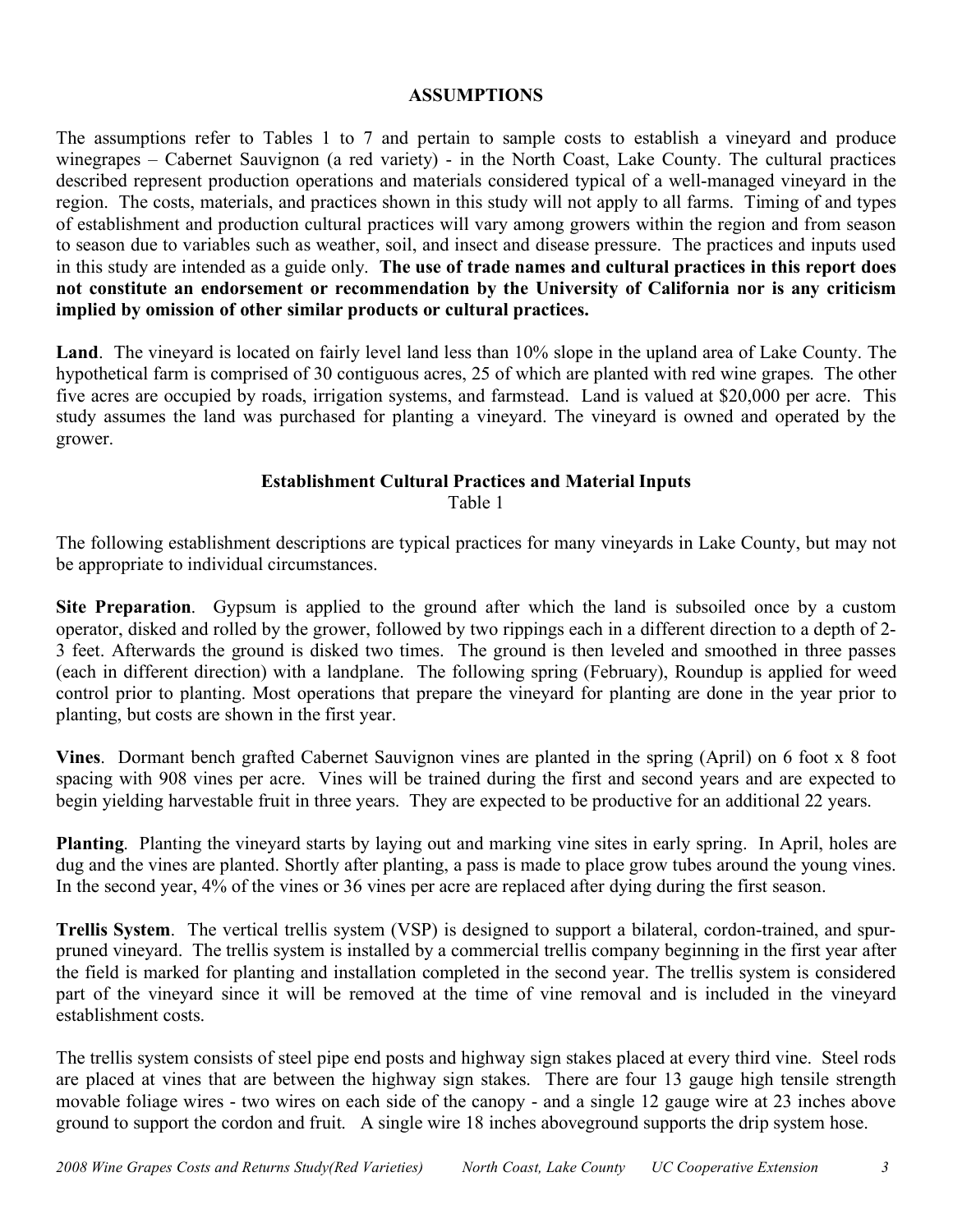**Vine Management (VM), Pruning, Training.** In the first year, two to three weeks after planting, the vines are cut to two shoots and the vine protectors put over the plant. In July, the vine protectors are removed, the vines are pruned to a single shoot and the vine protectors replaced. Beginning in January of the second year, the vines are dormant pruned. In the spring (May), training begins which includes training the cordons and spurs, tying and suckering the trunks and cordons. In the third year and subsequent years, the vines are dormant pruned in February. The cordons are tied to the fruiting wire in March, suckered in April; wires moved and shoots tucked in May, June, and July. Suckering is the removal of sprouts from the rootstock that compete with the trunk and cordons for water and nutrients. During the first mowing in early March, alternate rows are mowed to shred the prunings.

**Irrigation.** Pumped water plus labor constitute the irrigation cost. The drip lines are flushed in early June prior to irrigating. The field is drip irrigated weekly from mid-June to late September. The cost is based on using a

15 hp motor to pump water from 75 feet deep applied over 25 acres. Price per acrefoot of water will vary by grower in this region depending on quantity pumped, power cost, various well characteristics, and other irrigation factors. In this study water is calculated to cost \$4.50 per acre-inch. No assumption is made about effective rainfall. The amount of water applied to the vines varies and are shown in Table A.

|                             | Table A. Applied Water |
|-----------------------------|------------------------|
| Year                        | AcIn/Year              |
|                             | 1.0                    |
| $\mathcal{D}_{\mathcal{L}}$ | 4.0                    |
| $3+$                        | 80                     |

**Fertilization/Soil Amendments**. Gypsum is applied at 10 tons per acre prior to ripping (land preparation). After planting, gypsum is applied in the fall (October) once every three years at two tons per acre and one-third of the cost is charged to the vineyard each year. Nitrogen as calcium nitrate (15.5-0-0) is injected into the drip irrigation system in the first year at 25 pounds of total N per acre, 50 pounds of total N in the second year and 100 pounds of N during the third year. Although application procedures will vary, in this study equally split amounts are applied once per month in June, July and August. Also, beginning in the third year, potassium thiosulfate (KTS) at 120 pounds of material is applied in equal amounts during the July irrigations.

**Pest Management.** The pesticides and rates mentioned in this cost study as well as other materials are listed in *UC Integrated Pest Management Guidelines, Grapes,* available at www.ipm.ucdavis.edu. Pesticides mentioned in the study are commonly used, but are not recommendations.

*Vineyard Floor (Weeds***)**. Roundup is applied to the vine row prior to planting and each year thereafter in January. A spot spray in the vine row with Roundup is applied in July. During the first two years the middles are disked four times.

*Vineyard Floor (Cover Crop).* At the end of the second year (October), the ground is disked twice, harrowed twice and cover crop seed is drilled at 20 to 30 pounds per acre. From the third year on, the middles are mowed four times – March (alternate rows to shred prunings), May, June and July.

*Insect*. In May of the third year and subsequent years, predatory mites are released over the field for mite control. Provado insecticide is applied in July to control leafhoppers.

*Disease*. Treatment for powdery mildew begins in the second year with applications of Thiolux, Flint and Rally in mid-May and June. Beginning in the third year, Stylet oil is applied in late April, one application of Rally and an application of Thiolux both in May, an application of Flint in June followed by Rally in June, and Rubigan in July. In the second year, because of the small vines, the applications are made to alternate rows and in the third year only Stylet oil and the first Rally application are made to alternate rows.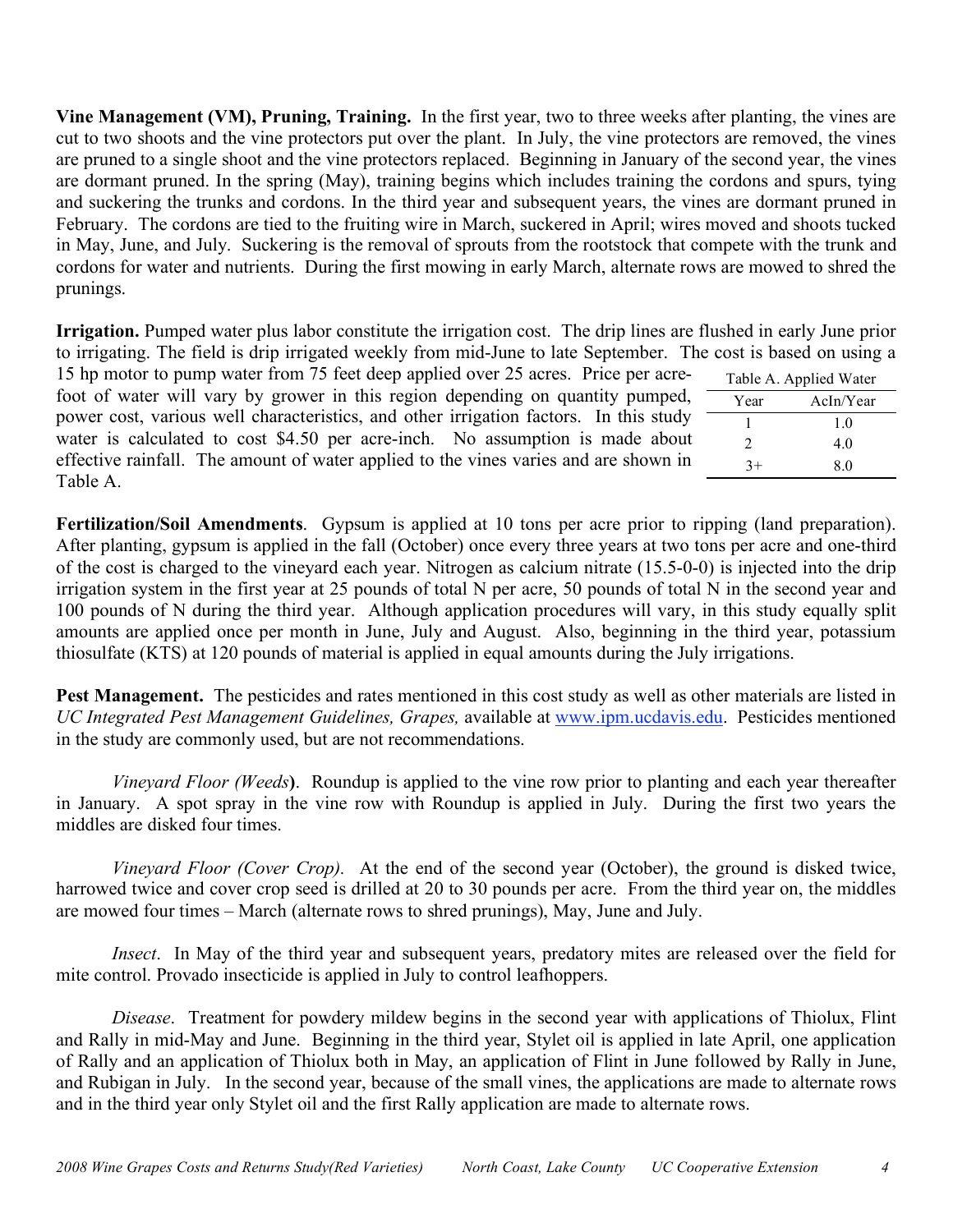*Vertebrate.* Gophers are controlled by baiting using a tractor and mechanical baiter during April of the first year and March, April and May of the second year. It is assumed that by the end of the second year, gophers are under control and only spot bait treatments in March using an ATV to move around the field are necessary. Squirrels are treated by baiting beginning in the first year from May to November and from April to November thereafter.

**Harvest**. The first crop is produced in the third year. Because of the low yields, the crops in the third and fourth year are harvested by hand. In future years the crop is mechanically harvested. The crop is typically picked during early morning (7AM to 12 N). The pickers pick for 5 or 6 hours and it is assumed that each can pick one ton of fruit during this period. In this study, it is assumed that the grower will adjust the crew so that the 25-acre vineyard can be picked in approximately three days. The grower rents three tractors to pull the bin trailers and a forklift for moving the gondolas.

**Yields**. Wine grapes begin bearing an economic crop in the third year after planting. Yield maturity is reached

in the sixth year. The annual yields are measured in tons as shown in Table B. Yields for the sixth year are based on grower input, whereas yields in the earlier years are approximated.

| Table B. Annual Yields for Cabernet Sauvignon |  |  |
|-----------------------------------------------|--|--|
| in Lake County (Crush District 2)             |  |  |
|                                               |  |  |

| $\cdots$       | $-1.0011 + 1.0011 + 1.0011 + 1.0011 + 1.0011 + 1.0011 + 1.0011 + 1.0011 + 1.0011 + 1.0011 + 1.0011 + 1.0011 + 1.0011 + 1.0011 + 1.0011 + 1.0011 + 1.0011 + 1.0011 + 1.0011 + 1.0011 + 1.0011 + 1.0011 + 1.0011 + 1.0011 + 1.0011 + 1.0011 + 1.0011 + 1.0$ |           |  |  |
|----------------|-----------------------------------------------------------------------------------------------------------------------------------------------------------------------------------------------------------------------------------------------------------|-----------|--|--|
|                |                                                                                                                                                                                                                                                           |           |  |  |
| Tons Per Acre: |                                                                                                                                                                                                                                                           | $\cdot$ v |  |  |

## **Production Cultural Practices and Material Inputs**

Tables 2 - 7

**Pruning/Suckering/Canopy Management (CM)**. The vines are hand pruned in late February/early March. The prunings are placed in alternate row middles and shredded during the first mowing in March. The cordons in a separate pass after pruning (March) are tied to the fruit wire. The trunks and cordons are suckered after budbreak in April. In late May, the foliage wires are moved up and the shoots are tucked. Wire adjustment and tucking is also done in June and July. Mechanical leaf removal is done in late June/early July by a custom operator.

**Irrigation.** Water is pumped to the vineyard after running through a filtration station into the drip lines in the vine rows. The cost includes the water pumping cost plus labor. Beginning in mid-June, the vines are irrigated weekly through late September. One person using an ATV spends two hours (0.08 hours/acre) checking the lines at each irrigation. Time is also required to flush the lines at the beginning of the season. It is assumed that it takes 0.40 man hours per acre (3 men at 4 hours/30 acres) to flush the lines.

Fertilization. Nitrogen (N) at 100 pounds per season is applied through the drip irrigation in equal amounts, once in June, July and August. Potassium as potassium thiosulfate (KTS) at 120 pounds per acre is applied in equal amounts during three of the four irrigations in July. Gypsum at two tons per acre is applied in October or November once every three years. One third of the cost is shown each year. The grower rents a broadcast spreader to apply the gypsum.

**Pest Management.** The pesticides and rates mentioned in this cost study are listed in *UC Integrated Pest Management Guidelines, Grapes.* For information on other pesticides available, pest identification, monitoring, and management visit the UC IPM website at www.ipm.ucdavis.edu. For information and pesticide use permits, contact the local county agricultural commissioner's office. **Pesticides mentioned in this study are used to calculate rates and costs. Although the pesticides mentioned are commonly used by growers, many other pesticides are available. Check with your Lake County Viticulture Farm Advisor, PCA and/or the UC IPM website for current recommendations.** Adjuvants are recommended for use with many pesticides for effective control, but the adjuvants and their costs are not included in this study. Pesticide costs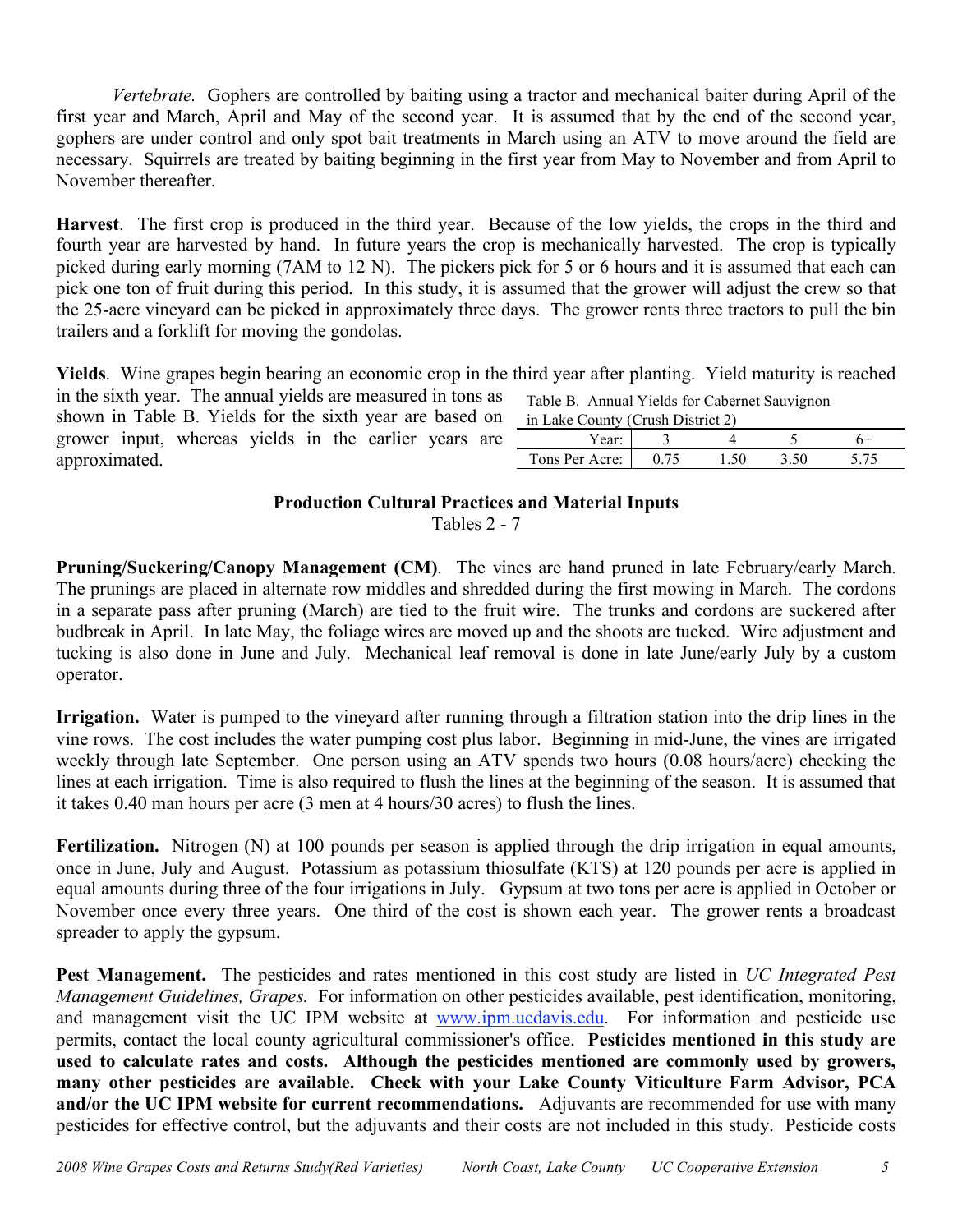may vary by location, brand, and grower volume. Pesticide costs in this study are taken from a single dealer and shown as full retail.

*Crop Consultant/Pest Control Adviser (PCA).* Written recommendations are required for many pesticides and are made by licensed pest control advisers. In addition the PCA will monitor the field for agronomic problems including pests and nutrition. Growers may hire private PCAs (Crop Consultants) or receive the service as part of a service agreement with an agricultural chemical and fertilizer company. A private crop consultant is hired in this study.

*Weeds/Vineyard Floor*. Roundup is applied beneath the vines during the dormant period in January. The middles are mowed four times: alternate middles in March which also shreds the prunings, and every middle in May, June and July. Also in June or July, the vine rows are spot sprayed with Roundup to remove weeds not controlled by previous herbicides applications. The vine row sprays are made with the growers ATV and weed sprayer. Some sites greater than 15% slope may require the use of a tractor rather than an ATV to prevent tipping.

*Insect.* Mites are controlled at budbreak in mid April with a Stylet oil spray applied to alternate rows. Western Predatory Mites (*Galendromus occidentalis*), at 6,000 per acre are spread by placing bean plants with mites on them in the vines in May. Provado insecticide is applied in July to control leafhoppers.

*Disease* Powdery mildew is treated typically at 14 to 21 day intervals depending upon fungicide applied. Applications are made at budbreak in mid April using Stylet Oil followed with Rally in late April/early May, and with Thiolux (micronized sulfur) in May. Also, three applications each with a different fungicide and with a different mode of action are made – Flint in June, Rally in June, Rubigan in late June. The insect and fungicide sprays are made by the grower using the 50 HP tractor and air blast sprayer. Eutypa occurs in vineyards that are over 10 years old and is assumed in this study. The disease is controlled in this study by late pruning in July. The prunings are hauled from the field and burned.

*Vertebrate.* Gophers are assumed to be under control and are spot treated with bait in March. Squirrels are treated using bait stations and are baited from April to November. The grower uses an ATV to move around the field and to monitor the bait stations. Bird problems occur in August and September when the grapes are ripening. The birds are controlled by driving around the vineyard using equipment to make various bird calls. No cost is shown in this study for bird control.

**Harvest.** The vines are mechanically harvested by a custom operator which includes a machine operator and guide on the ground. Custom harvest charges vary depending upon row width and for this study, the cost is assumed to be \$300 per acre. The grower furnishes three tractors that are rented and three trailers and two drivers. The grower also rents two portable light stations, a forklift and hires an operator, who loads and unloads the gondolas on and off the trailers and loads the truck for hauling to the crusher. Harvesting is done at night and assumed the harvester can pick 1.3 acres per hour or 10 acres per night. Costs are based on a three day operation. Hauling to the crusher is also contracted for and paid by the grower. It is assumed that the grower is hauling to a winery outside of the county and the cost is approximately \$20 per ton.

*Yields.* Yield maturity is reached in the sixth year. An assumed yield of 5.75 tons per acre based on grower consensus is used to calculate returns. The annual yields are measured in tons as shown in Table B.

*Returns*. Return prices per ton for wine grapes are determined by variety and percent sugar. Average returns based on the California Department of Agriculture (CDFA) Crush Report for Lake County from 2001 to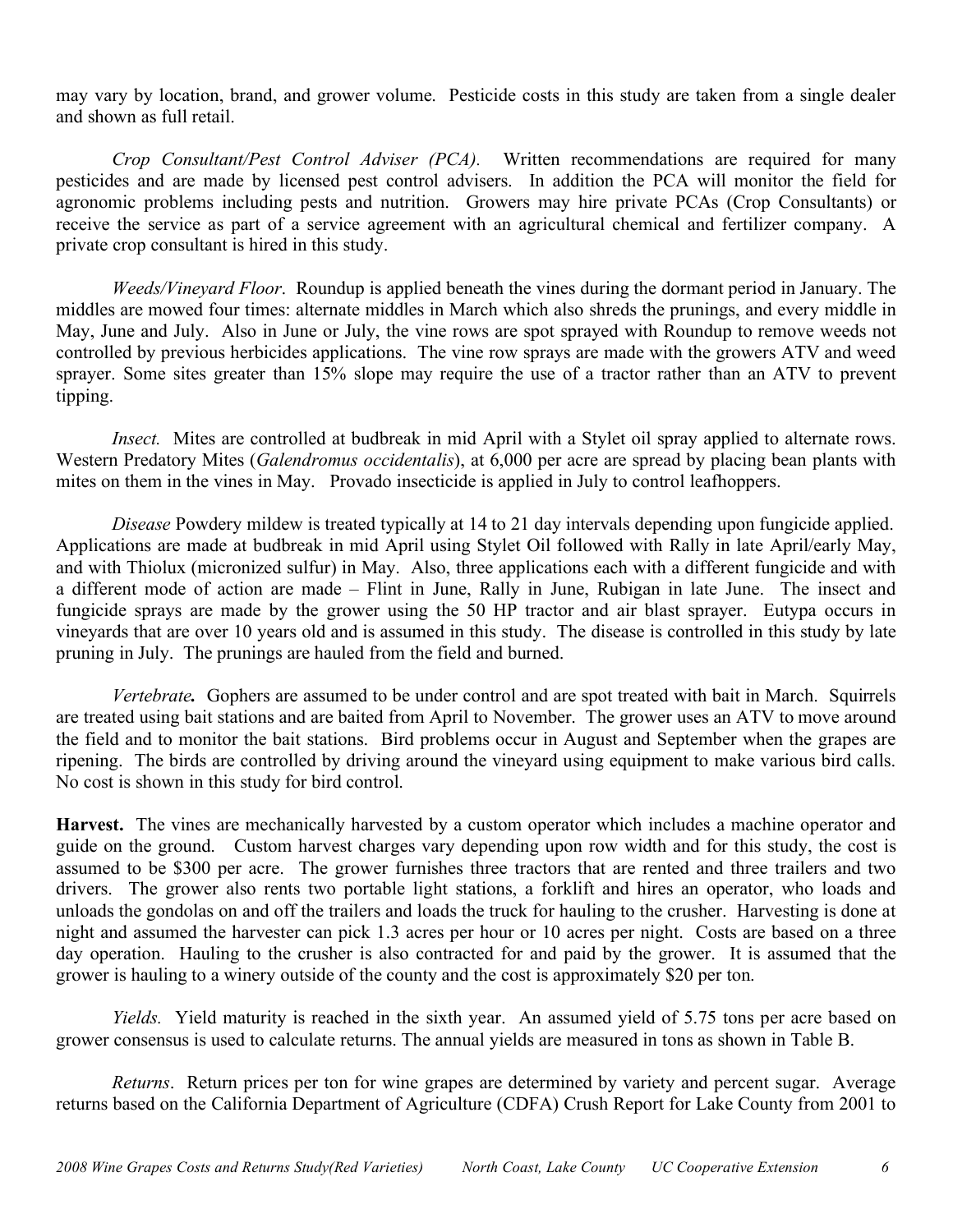2006 for Cabernet Sauvignon ranges from \$1,508 to \$1,803. An average of \$1,650 based on the above report is used for calculating net returns to growers at different yields and price.

*Assessment*. The Lake County Wine Grape Commission (LCWGC) is a local entity performing marketing and research for growers. The current assessment rate is 1% of the gross value of the grapes and is collected at the wineries.

**Pickup/ATV.** The study assumes business use mileage of 2,500 miles per year for the pickup. The ATV is used for baiting the gophers and squirrels and is included in those costs. Additional ATV use for irrigating and checking the irrigation hose as well as checking the vineyard for diseases are shown as an operation or line item.

## **Labor, Equipment, and Interest**

Labor. Hourly wages for workers are \$10.00 for machine operators and \$8.00 per hour non-machine labor. Adding 33% for the employer's share of federal and state payroll taxes, workers compensation insurance for vine crops (0040) and other possible benefits gives the labor rates shown of \$13.30 and \$10.64 per hour for machine labor and non-machine labor, respectively. Workers' compensation costs will vary among growers, but for this study the cost is based upon the average industry final rate as of January 1, 2008 (personal email from California Department of Insurance, March 11, 2008, unreferenced). Labor for operations involving machinery are 20% higher than the operation time given in Table 2 to account for the extra labor involved in equipment set up, moving, maintenance, work breaks, and field repair.

**Equipment Operating Costs.** Repair costs are based on purchase price, annual hours of use, total hours of life, and repair coefficients formulated by American Society of Agricultural Engineers (ASAE). Fuel and lubrication costs are also determined by ASAE equations based on maximum power takeoff (PTO) horsepower and fuel type. Prices for **on-farm delivery** of diesel and gasoline are \$2.50 and \$3.10 per gallon, respectively. Fuel costs are derived from American Automobile Association (AAA) and Energy Information Administration 2007 monthly data. The cost includes a 2.25% sales tax on diesel fuel and all taxes including an 8.00% sales tax on gasoline. Gasoline federal and state excise tax are refundable for on-farm use when filing your income tax. The fuel, lube, and repair cost per acre for each operation in Table 2 is determined by multiplying the total hourly operating cost in Table 7 for each piece of equipment used for the selected operation by the hours per acre. Tractor time is 10% higher than implement time for a given operation to account for setup, travel and down time.

**Interest on Operating Capital.** Interest on operating capital is based on cash operating costs and is calculated monthly until harvest at a nominal rate of 8.75% per year. A nominal interest rate is the typical market cost of borrowed funds. The interest cost of post harvest operations is discounted back to the last harvest month using a negative interest charge. The rate will vary depending upon various factors, but the rate in this study is considered a typical lending rate by a farm lending agency as of January 2008.

**Risk.** The risks associated with crop production should not be minimized. While this study makes every effort to model a production system based on typical, real world practices, it cannot fully represent financial, agronomic and market risks, which affect profitability and economic viability.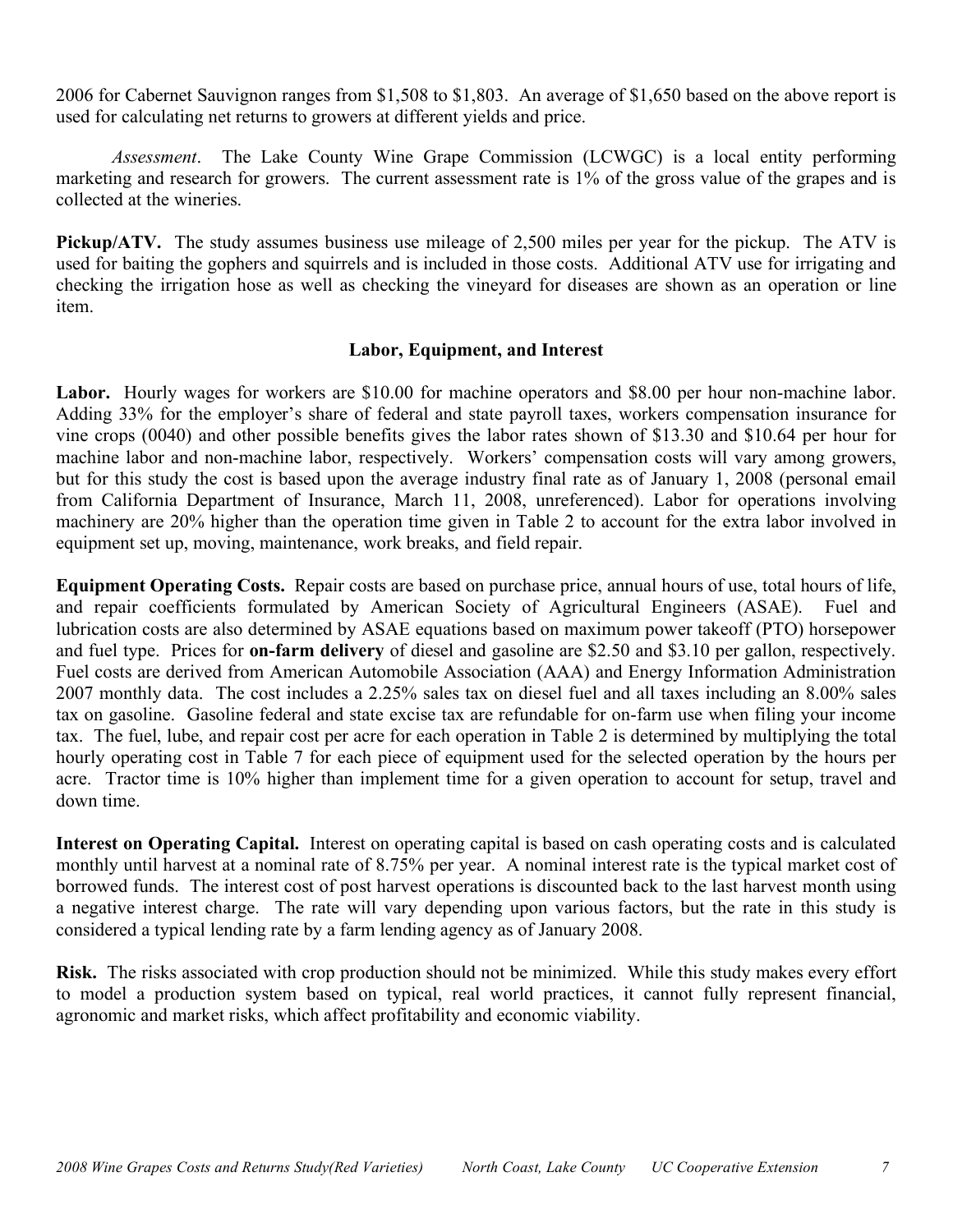## **Cash Overhead Costs**

Cash overhead consists of various cash expenses paid out during the year that are assigned to the whole farm and not to a particular operation.

**Property Taxes.** Counties charge a base property tax rate of 1% on the assessed value of the property. In some counties special assessment districts exist and charge additional taxes on property including equipment, buildings, and improvements. For this study, county taxes are calculated as 1% of the average value of the property. Average value equals new cost plus salvage value divided by 2 on a per acre basis.

**Insurance.** Insurance for farm investments varies depending on the assets included and the amount of coverage. Property insurance provides coverage for property loss and is charged 0.728% of the average value of the assets over their useful life. Liability insurance covers accidents on the farm and costs \$550 for the entire farm.

**Office Expense.** Office and business expenses are estimated at \$250 per producing acre. These expenses include office supplies, telephones, bookkeeping, accounting, legal fees, shop and office utilities, and miscellaneous administrative charges.

**Sanitation Services.** Sanitation services provide one double portable toilet on a trailer and cost the farm \$875 annually. The cost includes one double toilet unit with washbasin, delivery and 3.5 months of weekly service.

**Crop Insurance.** Crop insurance costs are based on grower costs, but the level of coverage is not determined.

**Environmental Fees.** Fees will vary by locality. Lake County is included in the Region 5 watershed. For this study, the watershed fee includes an administrative fee of \$65 per farm and per acre costs of \$1.42 which includes some local fees.

**Investment Repairs.** Annual maintenance is calculated as two percent of the purchase price, except for vine replacement in the orchard. The average vine replacement cost over the life of the vineyard is assumed to be 0.10% of the establishment.

## **Non-Cash Overhead Costs**

Non-cash overhead is calculated as the capital recovery cost for equipment and other farm investments.

**Capital Recovery Costs.** Capital recovery cost is the annual depreciation and interest costs for a capital investment. It is the amount of money required each year to recover the difference between the purchase price and salvage value (unrecovered capital). It is equivalent to the annual payment on a loan for the investment with the down payment equal to the discounted salvage value. This is a more complex method of calculating ownership costs than straight-line depreciation and opportunity costs, but more accurately represents the annual costs of ownership because it takes the time value of money into account (Boehlje and Eidman). The formula for the calculation of the annual capital recovery costs is ((Purchase Price – Salvage Value) x Capital Recovery Factor) + (Salvage Value x Interest Rate).

*Salvage Value.* Salvage value is an estimate of the remaining value of an investment at the end of its useful life. For farm machinery (tractors and implements) the remaining value is a percentage of the new cost of the investment (Boehlje and Eidman). The percent remaining value is calculated from equations developed by the American Society of Agricultural Engineers (ASAE) based on equipment type and years of life. The life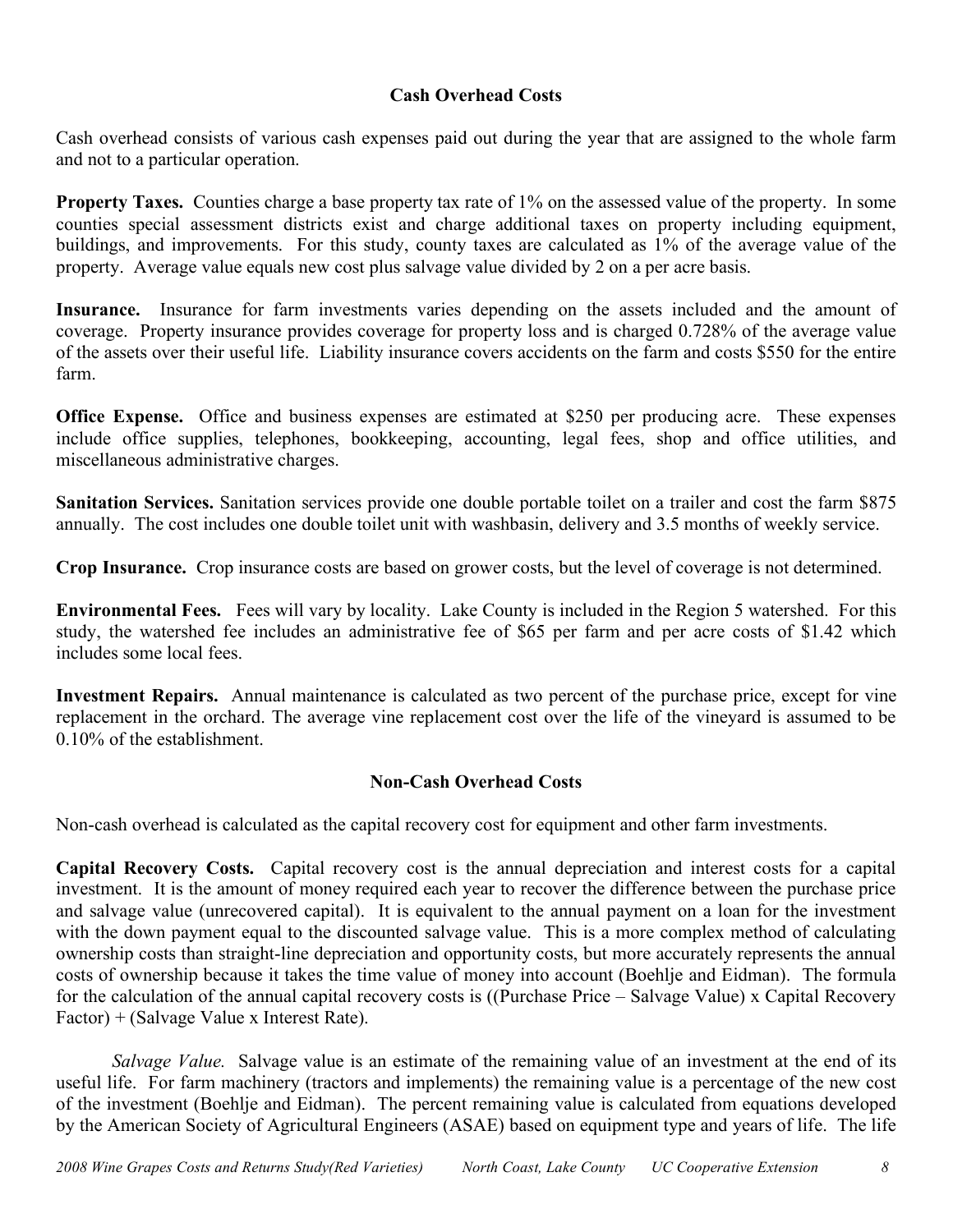in years is estimated by dividing the wear out life, as given by ASAE by the annual hours of use in this operation. For other investments including irrigation systems, buildings, and miscellaneous equipment, the value at the end of its useful life is zero. The salvage value for land is the purchase price because land does not depreciate. The purchase price and salvage value for equipment and investments are shown in the tables.

*Capital Recovery Factor.* Capital recovery factor is the amortization factor or annual payment whose present value at compound interest is 1. The amortization factor is a table value that corresponds to the interest rate used and the life of the machine.

*Interest Rate.* The interest rate of 6.25% is used to calculate capital recovery. The rate will vary depending upon size of loan and other lending agency conditions, but is a suggested rate by a farm lending agency in January 2008.

**Buildings.** Buildings for shop and storage cover 1,500 square feet.

**Drip Irrigation System.** It is assumed that a well existed on the property and the costs shown are for a new pump, motor, and filtration/injector station installed along with the drip irrigation system during planting. The well, 15 hp motor, pump, filtration station, fertilizer injector system, drip lines and the labor to install these components are included in the irrigation system cost. Water is pumped to the vineyard after running through a filtration station into the drip lines in the vine rows.

**Reservoir.** The reservoir is located on the property and holds 12 acre feet of water. Water is pumped into the reservoir for irrigation purposes.

**Land.** Bare agricultural land available for vineyard establishment in Lake County based on grower estimates is \$15,000 to \$20,000 per acre. Land in this study is valued at \$20,000 per acre or \$24,000 per producing acre.

**Shop/FieldTools.** This includes shop tools and equipment, hand tools, and miscellaneous field tools including pruning equipment. The cost is assumed and not based on any collected data.

**Fuel Tanks.** One 550-gallon fuel tank using gravity feed are on metal stands. The tanks are set up in a cement containment pad that meets federal, state, and county regulations.

**Gondolas.** The grower owns 30 two-ton painted gondolas that are used for harvest.

**Establishment Cost**. An establishment cost is the sum of the costs for land preparation, trellis system, vines, planting, cash overhead and production expenses for growing the vines through the first year that grapes are harvested. The vineyard establishment cost is used to determine the capital recovery cost, during the production years. The Total Accumulated Net Cash Cost on Table 1 in the third year represents the establishment cost. For this study the cost is \$14,916 per acre or \$372,900 for the 25-acre vineyard. The establishment cost is amortized over the remaining 22 years the vineyard is in production.

**Equipment.** Farm equipment is purchased new or used, but the study shows the current purchase price for new equipment. The new purchase price is adjusted to 60% to indicate a mix of new and used equipment. Annual ownership costs for equipment and other investments are shown in Tables 6 and 7. Equipment costs are composed of three parts: non-cash overhead, cash overhead, and operating costs. Both of the overhead factors have been discussed in previous sections. The operating costs consist of repairs, fuel, and lubrication and are discussed under operating costs.

**Table Values.** Due to rounding, the totals may be slightly different from the sum of the components.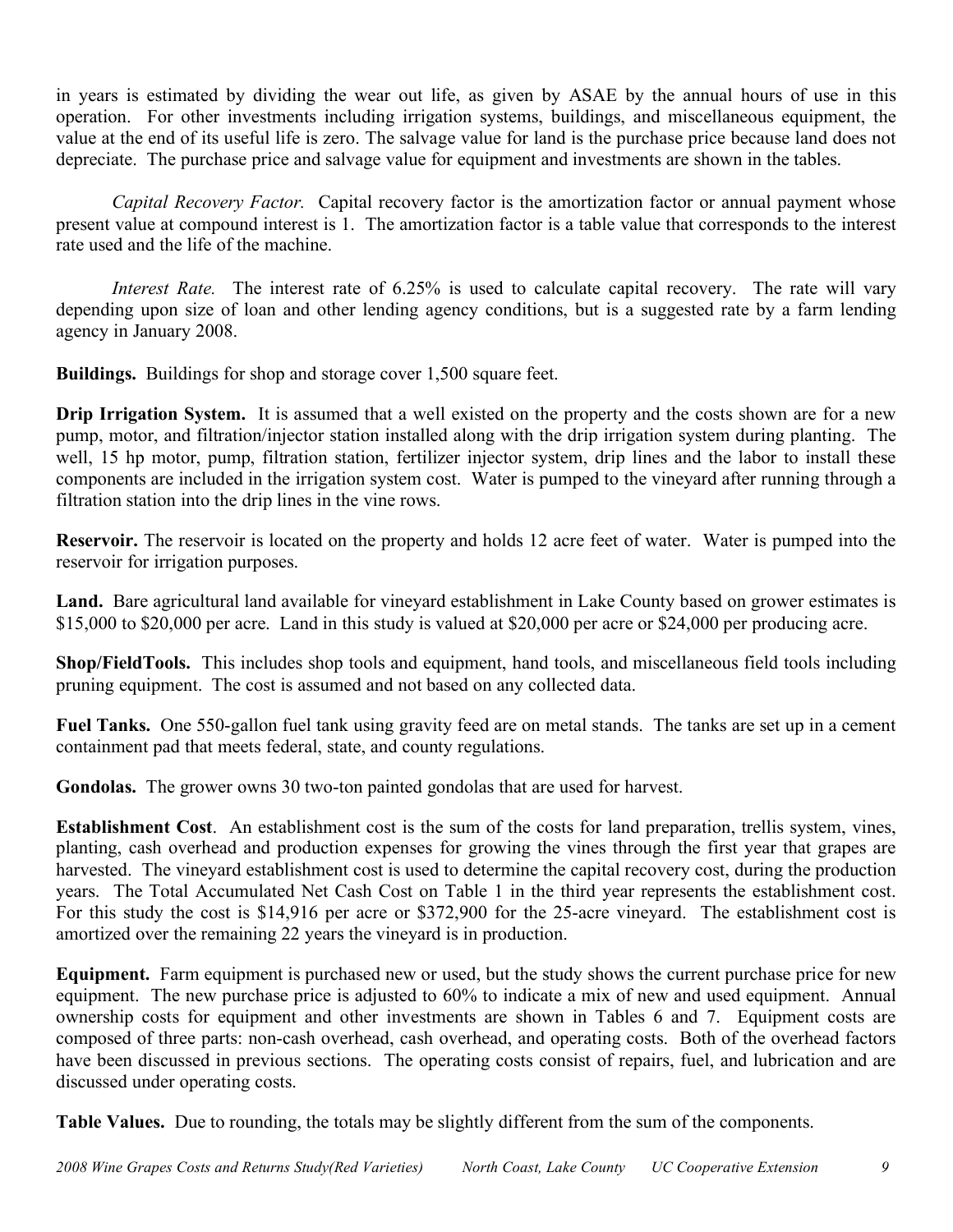#### **ACKNOWLEDGEMENTS**

The authors thank the many individuals who furnished information for this study. Additional thanks go to the growers who gathered to provide their support and input: Steve Tylicki, General Manager and Viticulturist, Steele Wines, Kelseyville; Clay Shannon, Grower, Shannon Ranches, Clear Lake Oaks; John Adriance, Chief Operating Office, Lower Lake; and Frank Anderson, General Manager, Beckstoffer Vineyards, Kelseyville.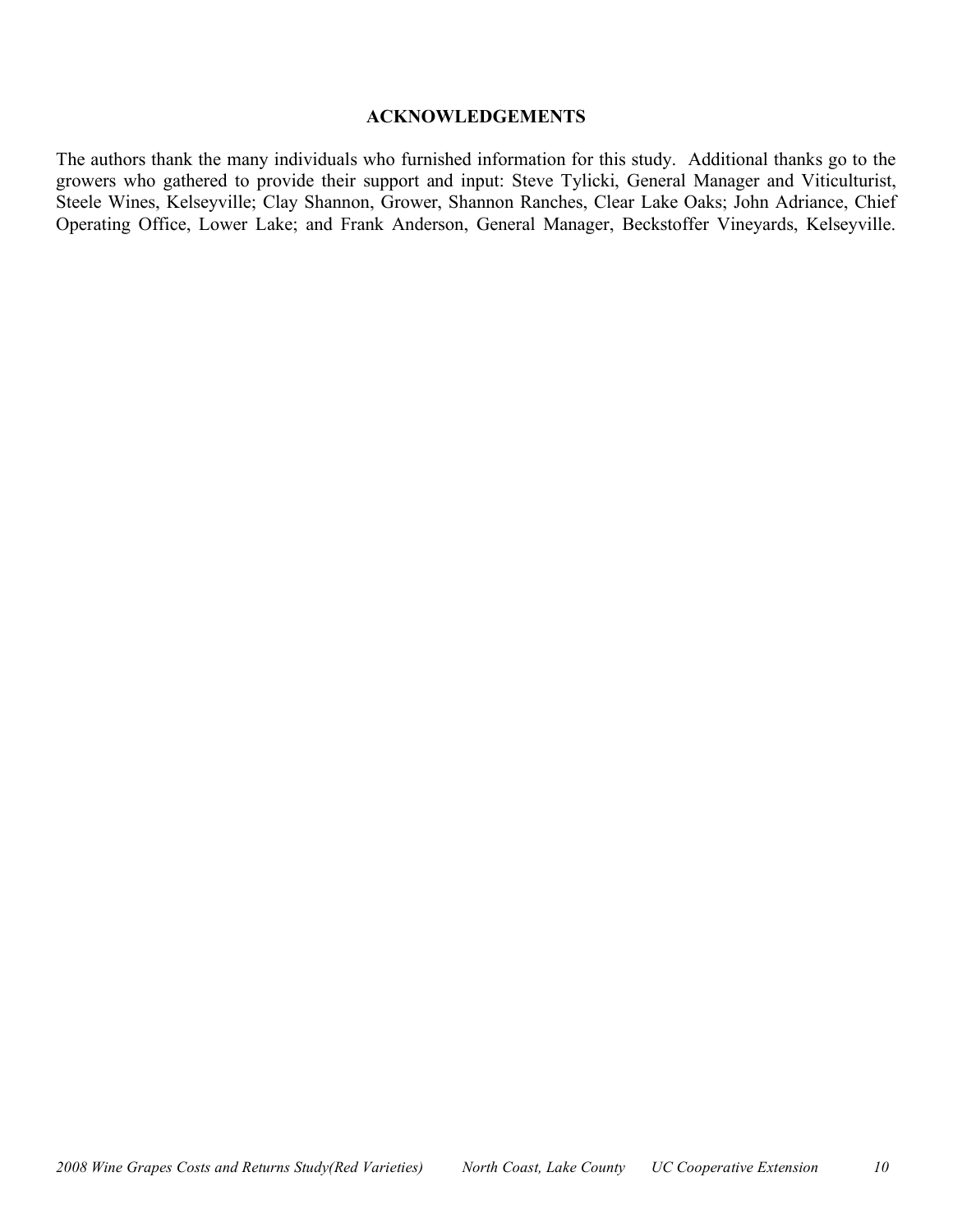### **REFERENCES**

- American Society of Agricultural Engineers. 1994. American Society of Agricultural Engineers Standards Yearbook. Russell H. Hahn and Evelyn E. Rosentreter (ed.) St. Joseph, Missouri. 41st edition.
- Boehlje, Michael D., and Vernon R. Eidman. 1984. Farm Management. John Wiley and Sons. New York, New York
- California Chapter of the American Society of Farm Managers and Rural Appraisers. 2007. *Trends in Agricultural Land and Lease Values.* California Chapter of the American Society of Farm Managers and Rural Appraisers, Inc. Woodbridge, CA.
- California State Automobile Association. 2008. *Gas Price Averages 2007.* AAA Press Room, San Francisco, CA. Internet accessed January 2008. http://www.csaa.com/portal/site/CSAA
- California State Board of equalization. *Fuel Tax Division Tax Rates.* Internet accessed January 2008. http://www.boe.ca.gov/sptaxprog/spftdrates.htm
- Doanes Editors. *Facts and Figures for Farmers.* 1977. Doane Publishing, St. Louis, MO. P 292.
- Energy Information Administration. 2007. *Weekly Retail on Highway Diesel Prices.* Internet accessed January 2008. http://tonto.eix.doe.gov/oog/info/wohdp
- Lake County Wine Grape Commission. *2006 Lake County Winegrape Pricing and Totals.* Internet accessed February 2008. http://www.lakecountywinegrape.org/
- Smith, Rhonda J., Karen M. Klonsky, Pete Livingston and Richard L. De Moura. 2004. *Sample Costs to Establish a Vineyard and Produce Winegrapes (Chardonnay). North Coast Region, Sonoma.* University of California Cooperative Extension and the Department of Agricultural and Resource Economics. Davis, CA.
- University of California Statewide Integrated Pest Management Program. *UC Pest Management Guidelines, Grapes*. 2006. University of California, Davis, CA. http://www.ipm.ucdavis.edu

For information concerning the above mentioned University of California publications contact UC DANR Communications Services (1-800-994-8849) or your local county Cooperative Extension office.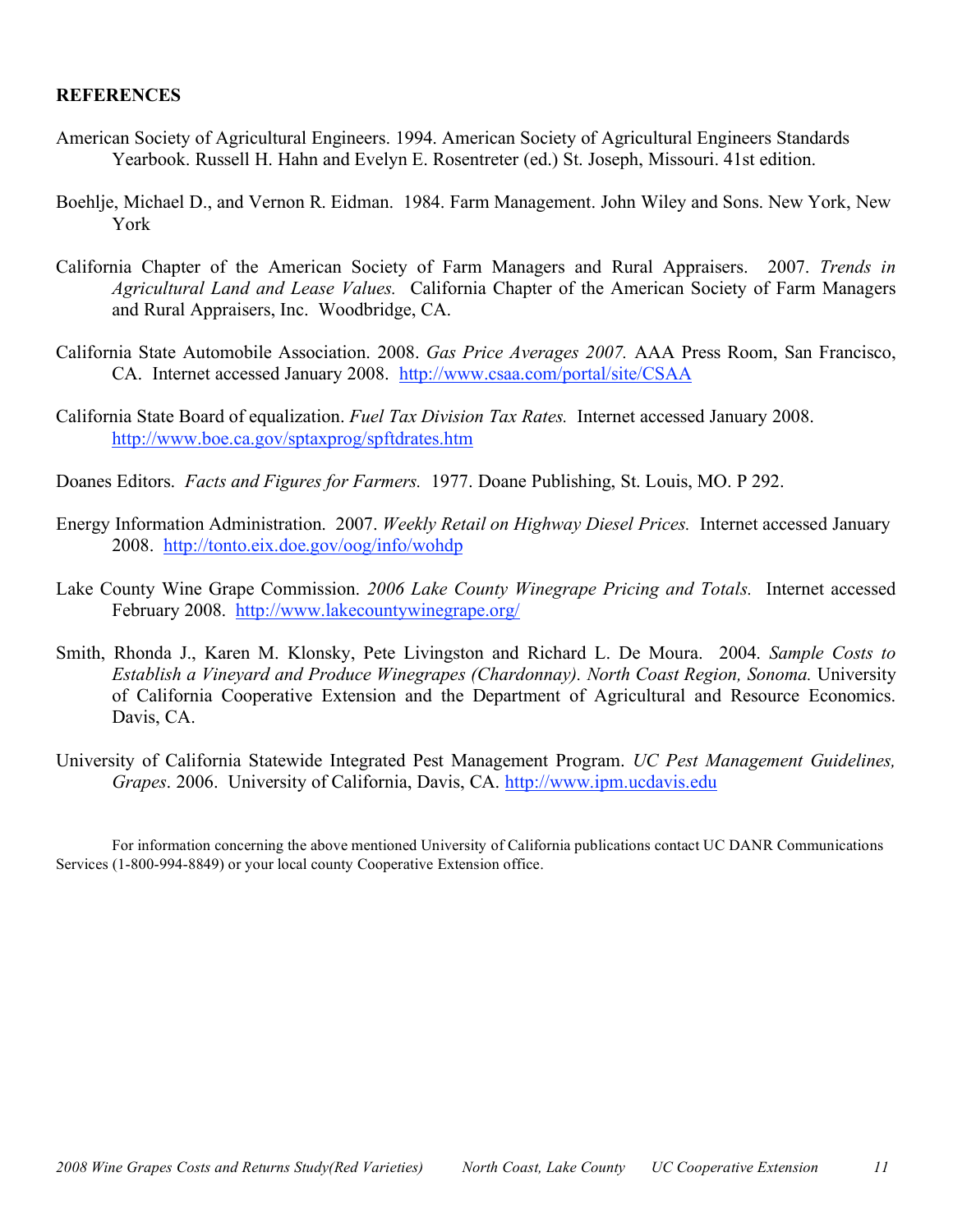#### UC COOPERATIVE EXTENSION **Table 1. COSTS PER ACRE TO ESTABLISH A CABERNET SAUVIGNON VINEYARD** NORTH COAST - Lake County 2008

|                                                                 |                |                | Cost Per Acre  |                |       |
|-----------------------------------------------------------------|----------------|----------------|----------------|----------------|-------|
|                                                                 | Year:          | 1st            | 2nd            | 3rd            | 4th   |
|                                                                 | Tons Per Acre: |                |                | 0.75           | 1.50  |
| Planting Costs:                                                 |                |                |                |                |       |
| Land Prep: Fertilize/Soil Amendment (Gypsum)                    |                | 354            |                |                |       |
| Land Prep: Rip 3X (custom)                                      |                | 270            |                |                |       |
| Land Prep: Disk 3X                                              |                | 7              |                |                |       |
| Land Prep: Landplane (custom)                                   |                | 75             |                |                |       |
| Land Prep: Weed (Roundup)                                       |                | 12             |                |                |       |
| Land Prep: Survey & Layout (custom)                             |                | 106            |                |                |       |
| Land Prep: Plant (custom)                                       |                | 908            | 18             |                |       |
| Land Prep: Vines @ 908/acre (2% replant in 2nd year)            |                | 2,724          | 54             |                |       |
| Install Trellis                                                 |                |                | 4,500          |                |       |
| TOTAL PLANTING COSTS                                            |                | 4,456          | 4,572          |                |       |
| Cultural Costs:                                                 |                |                |                |                |       |
| Prune/Train: (includes Vine Management in Yr 2)                 |                | 971            | 223            |                |       |
| Weed: Disk Middles                                              |                | 19             | 25             |                |       |
| Vertebrate: Gopher (bait)                                       |                | 12             | 36             | 3              | 3     |
| Vertebrate: Squirrels (bait)                                    |                | 10             | 11             | 18             | 18    |
| Irrigate: Flush Lines                                           |                | $\overline{2}$ | $\overline{2}$ | $\overline{2}$ | 2     |
| Fertilize: N (CaNO3) injected through drip                      |                | 31             | 63             | 126            | 126   |
| Irrigate: (water $&$ labor)                                     |                | 13             | 26             | 47             | 47    |
| Weed: Vine Row Spot Spray (Roundup)                             |                | 8              | 8              | 8              | 8     |
| Prune: Dormant                                                  |                |                | 54             | 373            | 373   |
| Weed: Vine Row - Dormant (Roundup)                              |                |                | 12             | 12             | 12    |
| Weed: Mow/Shred Prunings                                        |                |                | 10             | 38             | 38    |
| Disease: Powdery Mildew (Thiolux)                               |                |                | 35             | 29             | 29    |
| Disease: Powdery Mildew (Flint) Yr 1, Alt Row                   |                |                | 43             | 52             | 52    |
| Disease: Powdery Mildew (Rally) Yr 1 AR. Yr 2 1st spray Alt.Row |                |                | 10             | 67             | 67    |
| Cover Crop: Plant                                               |                |                | 90             |                |       |
| Prune: Sucker Cordons/Sucker Trunks                             |                |                |                | 149            | 149   |
| Insect: Mites (Predatory Mites)                                 |                |                |                | 67             | 67    |
| Vine Management: Move Wire/Tuck Shoots                          |                |                |                | 367            | 367   |
|                                                                 |                |                |                |                |       |
| Vine Management: Tie cordon to fruit wire                       |                |                |                | 269            | 269   |
| Disease/Insect: @ budbreak. Mildew, Mites (oil)                 |                |                |                | 32             | 32    |
| Disease: Powdery Mildew (Rubigan)                               |                |                |                | 31             | 31    |
| Insect: Leafhopper (Provado)                                    |                |                |                | 30             | 30    |
| Fertilize: Potash (KTS)                                         |                |                |                | 25             | 25    |
| Fertilize/Soil Amendment: (gypsum) 1x/3 yr                      |                |                |                | 58             | 58    |
| PCA Service/Field Monitoring                                    |                |                |                | 30             | 30    |
| Pickup                                                          |                | 23             | 23             | 23             | 23    |
| <b>ATV</b>                                                      |                | 16             | 16             | 16             | 16    |
| TOTAL CULTURAL COSTS                                            |                | 1,104          | 686            | 1,871          | 1,871 |
| Harvest Costs:                                                  |                |                |                |                |       |
| Harvest                                                         |                |                |                | 188            | 300   |
| Haul to Crusher                                                 |                |                |                | 15             | 30    |
| TOTAL HARVEST COSTS                                             |                |                |                | 203            | 330   |
| Assessments:                                                    |                |                |                |                |       |
| Lake County Wine Grape Commission                               |                |                |                | 12             | 25    |
| <b>TOTAL ASSESSMENT COSTS</b>                                   |                |                |                | 12             | 25    |
| Interest On Operating Capital @ 8.75%                           |                | 391            | 367            | $72\,$         | 73    |
| TOTAL OPERATING COSTS/ACRE                                      |                | 5,951          | 5,625          | 2,158          | 2,299 |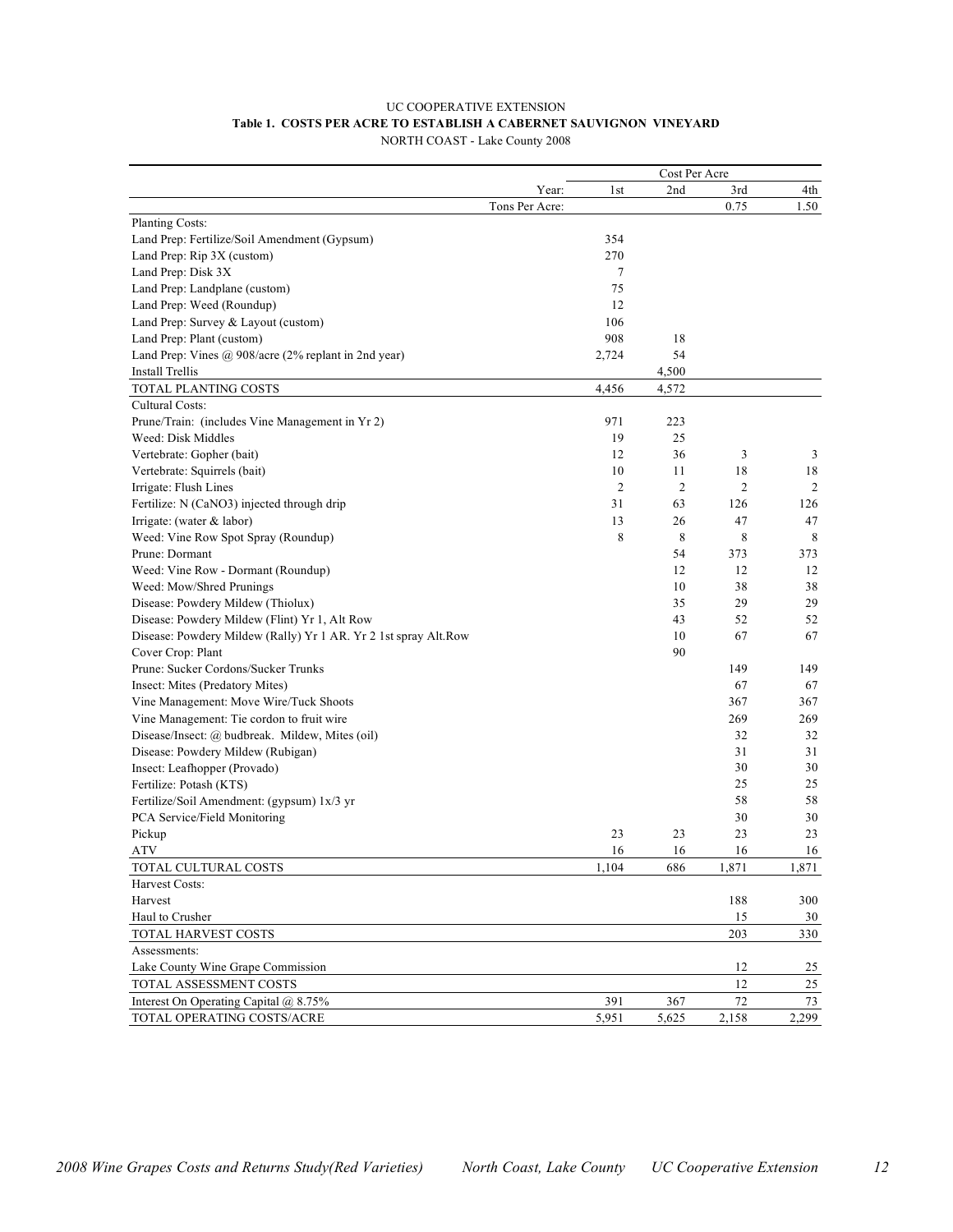#### UC COOPERATIVE EXTENSION **Table 1. continued**

|                                             |                |       | Cost Per Acre  |        |                |
|---------------------------------------------|----------------|-------|----------------|--------|----------------|
|                                             | Year:          | 1st   | 2nd            | 3rd    | 4th            |
|                                             | Tons Per Acre: |       |                | 0.75   | 1.50           |
| Cash Overhead Costs:                        |                |       |                |        |                |
| Office Expense                              |                | 250   | 250            | 250    | 250            |
| Liability Insurance                         |                | 22    | 22             | 22     | 22             |
| Watershed Fee                               |                | 4     | $\overline{4}$ | 4      | $\overline{4}$ |
| Sanitation Expense                          |                | 35    | 35             | 35     | 35             |
| Property Taxes                              |                | 293   | 297            | 305    | 305            |
| Property Insurance                          |                | 39    | 29             | 35     | 35             |
| <b>Investment Repairs</b>                   |                | 166   | 166            | 202    | 202            |
| TOTAL CASH OVERHEAD COSTS                   |                | 808   | 803            | 853    | 853            |
| TOTAL CASH COSTS/ACRE                       |                | 6,760 | 6,428          | 3,011  | 3,152          |
| <b>INCOME/ACRE FROM PRODUCTION</b>          |                |       |                | 1,238  | 2,475          |
| NET CASH COSTS/ACRE FOR THE YEAR            |                | 6,760 | 6,428          | 1,774  | 677            |
| PROFIT/ACRE ABOVE CASH COSTS                |                |       |                |        |                |
| ACCUMULATED NET CASH COSTS/ACRE             |                | 6,760 | 13,187         | 14,961 | 15,638         |
| Non-Cash Overhead Costs (Capital Recovery): |                |       |                |        |                |
| <b>Buildings</b>                            |                | 214   | 214            | 214    | 214            |
| Land                                        |                | 1,500 | 1,500          | 1,500  | 1,500          |
| Drip Irrigation System                      |                | 176   | 176            | 176    | 176            |
| <b>Fuel Tank</b>                            |                | 10    | 10             | 10     | 10             |
| Reservoir                                   |                | 279   | 279            | 279    | 279            |
| Shop/Field Tools                            |                | 10    | 10             | 10     | 10             |
| Gondolas (30)                               |                |       |                | 247    | 247            |
| Equipment                                   |                | 218   | 290            | 269    | 269            |
| TOTAL INTEREST ON INVESTMENT                |                | 2,407 | 2,478          | 2,705  | 2,705          |
| TOTAL COST/ACRE FOR THE YEAR                |                | 9,166 | 8,906          | 5,716  | 5,857          |
| <b>INCOME/ACRE FROM PRODUCTION</b>          |                |       |                | 1,238  | 2,475          |
| TOTAL NET COST/ACRE FOR THE YEAR            |                | 9,166 | 8,906          | 4,479  | 3,382          |
| NET PROFIT/ACRE ABOVE TOTAL COST            |                |       |                |        |                |
| TOTAL ACCUMULATED NET COST/ACRE             |                | 9.166 | 18.072         | 22.551 | 25,933         |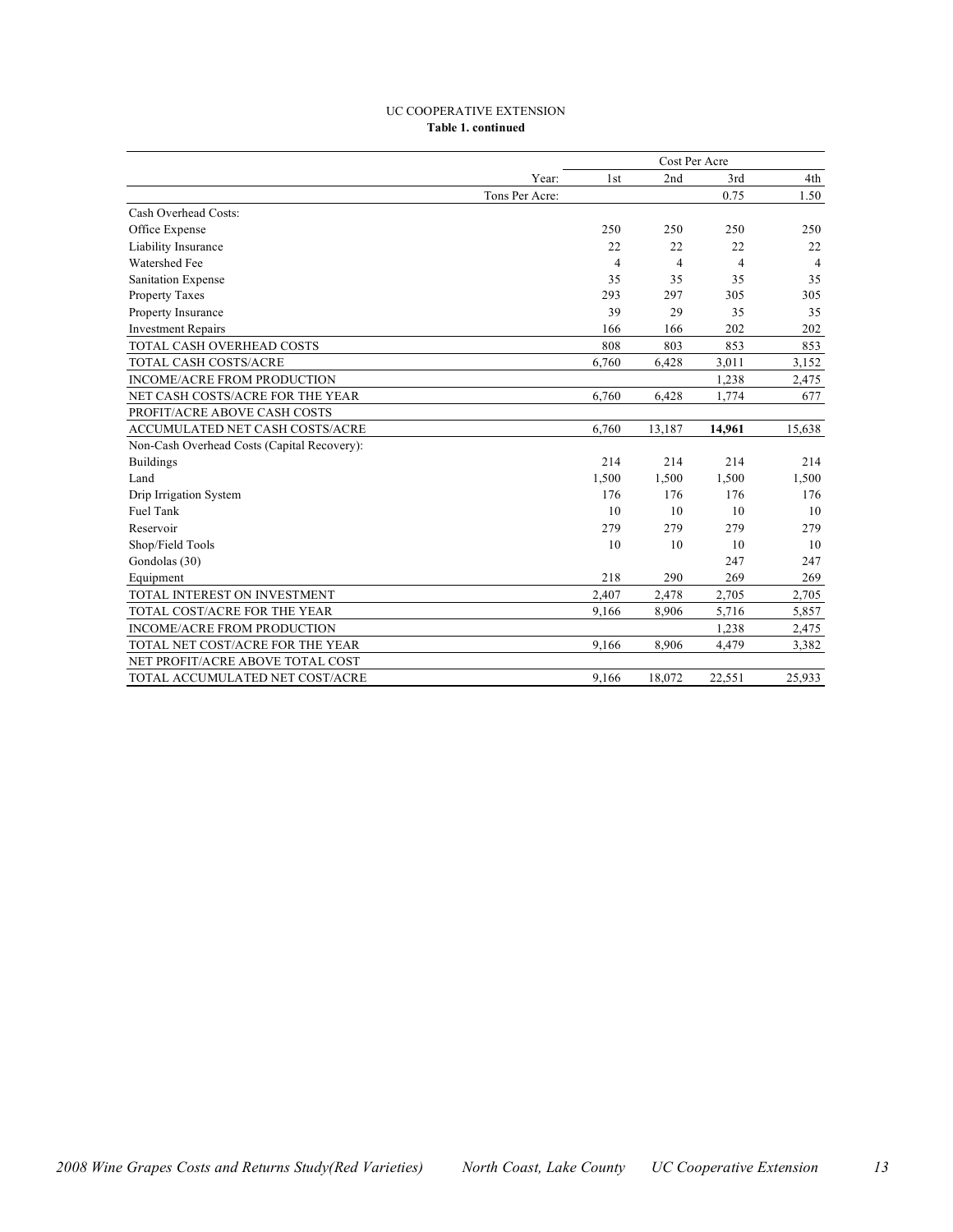#### UC COOPERATIVE EXTENSION **Table 2. COSTS PER ACRE TO PRODUCE WINE GRAPES (Cabernet Sauvignon)** NORTH COAST - Lake County 2008

|                                                      | Operation |                  |                  | Cash and Labor Cost per acre |                  |                |      |
|------------------------------------------------------|-----------|------------------|------------------|------------------------------|------------------|----------------|------|
|                                                      | Time      |                  | Labor Fuel, Lube | Material                     | Custom/          | Total          | Your |
| Operation                                            | (Hrs/A)   | Cost             | & Repairs        | Cost                         | Rent             | Cost           | Cost |
| Cultural:                                            |           |                  |                  |                              |                  |                |      |
| Weed: Winter Strip (Roundup)                         | 0.40      | 6                | 1                | $\overline{4}$               | $\boldsymbol{0}$ | 12             |      |
| Prune: Dormant                                       | 0.00      | $\boldsymbol{0}$ | $\mathbf{0}$     | $\mathbf{0}$                 | 373              | 373            |      |
| Weed: Mow Centers (shred prunings with first mowing) | 1.35      | 22               | 16               | $\mathbf{0}$                 | $\boldsymbol{0}$ | 38             |      |
| CM: Tie cordons to fruit wire                        | 25.00     | 266              | $\mathbf{0}$     | 3                            | $\boldsymbol{0}$ | 269            |      |
| Vertebrate: Gopher (bait)                            | 0.08      | $\mathbf{1}$     | $\mathbf{0}$     | 1                            | $\mathbf{0}$     | 3              |      |
| Vertebrate: Squirrel (bait)                          | 0.67      | 11               | $\overline{2}$   | 5                            | $\mathbf{0}$     | 18             |      |
| Disease/Insects: @ budbreak. Mildew/Mites (oil)      | 0.34      | 5                | $\overline{4}$   | 23                           | $\boldsymbol{0}$ | 32             |      |
| Prune: Sucker Trunks/Cordons                         | 14.00     | 149              | $\mathbf{0}$     | $\mathbf{0}$                 | $\mathbf{0}$     | 149            |      |
| Insect: Mites (Predatory Mites)                      | 1.25      | 13               | $\mathbf{0}$     | 54                           | $\mathbf{0}$     | 67             |      |
| CM: Move bottom wire/Tuck shoots                     | 34.50     | 367              | $\mathbf{0}$     | $\theta$                     | $\boldsymbol{0}$ | 367            |      |
| Disease: Mildew (Rally) applied alternate rows       | 0.34      | 5                | $\overline{4}$   | 13                           | $\mathbf{0}$     | 22             |      |
| Disease: Mildew (Thiolux)                            | 0.69      | 11               | 8                | 10                           | $\boldsymbol{0}$ | 29             |      |
| Disease: Mildew (Flint)                              | 0.69      | 11               | 8                | 33                           | $\mathbf{0}$     | 52             |      |
| Disease: Mildew (Rally)                              | 0.69      | 11               | 8                | 26                           | $\mathbf{0}$     | 45             |      |
| Weed: Spot Spray on Strip (Roundup)                  | 0.30      | 5                | $\mathbf{1}$     | $\overline{2}$               | $\mathbf{0}$     | 8              |      |
| Irrigate: Flush drip lines                           | 0.04      | $\boldsymbol{0}$ | $\mathbf{0}$     | $\mathbf{1}$                 | $\mathbf{0}$     | $\overline{2}$ |      |
| Fertilize: N (CaNO3) applied through drip            | 0.00      | $\boldsymbol{0}$ | $\mathbf{0}$     | 126                          | $\boldsymbol{0}$ | 126            |      |
| Irrigate: (water $&$ labor)                          | 1.04      | 11               | $\mathbf{0}$     | 36                           | $\mathbf{0}$     | 47             |      |
| Disease: Mildew (Rubigan)                            | 0.69      | 11               | 8                | 12                           | $\mathbf{0}$     | 31             |      |
| Insect: Leafhopper (Provado).                        | 0.69      | 11               | 8                | 11                           | $\mathbf{0}$     | 30             |      |
| Disease: Eutypa (cut/burn)                           | 2.00      | 53               | 6                | $\mathbf{0}$                 | $\mathbf{0}$     | 60             |      |
| CM: Leaf Removal (mechanical)                        | 0.00      | $\mathbf{0}$     | $\theta$         | $\overline{0}$               | 75               | 75             |      |
| Fertilize: K (KTS)                                   | 0.00      | $\mathbf{0}$     | $\mathbf{0}$     | 25                           | $\boldsymbol{0}$ | 25             |      |
| Fertilize: Soil amendment (gypsum) 1X/3 yr           | 0.07      | $\mathbf{1}$     | $\mathbf{1}$     | 23                           | 33               | 58             |      |
| PCA Service                                          | 0.00      | $\mathbf{0}$     | $\mathbf{0}$     | $\boldsymbol{0}$             | 30               | 30             |      |
| Pickup: Business Use                                 | 0.85      | 14               | 9                | $\boldsymbol{0}$             | $\boldsymbol{0}$ | 23             |      |
| ATV Use                                              | 0.85      | 14               | 3                | $\boldsymbol{0}$             | $\boldsymbol{0}$ | 16             |      |
| TOTAL CULTURAL COSTS/ACRE                            | 86.53     | 999              | 88               | 407                          | 511              | 2,006          |      |
| Harvest                                              |           |                  |                  |                              |                  |                |      |
| Harvest: Pick (Mechanical)                           | 2.31      | 33               | $\mathbf{1}$     | $\boldsymbol{0}$             | 366              | 399            |      |
| Haul to Processor (out of county)                    | 0.00      | $\mathbf{0}$     | $\mathbf{0}$     | $\mathbf{0}$                 | 115              | 115            |      |
| <b>Assessment Fees</b>                               | 0.00      | $\boldsymbol{0}$ | $\mathbf{0}$     | 95                           | $\mathbf{0}$     | 95             |      |
| TOTAL HARVEST COSTS/ACRE                             | 2.31      | 33               | $\overline{1}$   | 95                           | 481              | 609            |      |
| Interest on operating capital $(a)$ 8.75%            |           |                  |                  |                              |                  | 76             |      |
| TOTAL OPERATING COSTS/ACRE                           |           | 1,032            | 89               | 502                          | 992              | 2,691          |      |
| <b>CASH OVERHEAD:</b>                                |           |                  |                  |                              |                  |                |      |
| Office Expense                                       |           |                  |                  |                              |                  | 250            |      |
| Liability Insurance                                  |           |                  |                  |                              |                  | 22             |      |
| Environmental Fees (watershed)                       |           |                  |                  |                              |                  | $\overline{4}$ |      |
|                                                      |           |                  |                  |                              |                  | 65             |      |
| Crop Insurance                                       |           |                  |                  |                              |                  | 35             |      |
| Sanitation Expense                                   |           |                  |                  |                              |                  |                |      |
| Property Taxes                                       |           |                  |                  |                              |                  | 380            |      |
| Property Insurance                                   |           |                  |                  |                              |                  | 89             |      |
| <b>Investment Repairs</b>                            |           |                  |                  |                              |                  | 217            |      |
| TOTAL CASH OVERHEAD COSTS                            |           |                  |                  |                              |                  | 1,062          |      |
| TOTAL CASH COSTS/ACRE                                |           |                  |                  |                              |                  | 3,753          |      |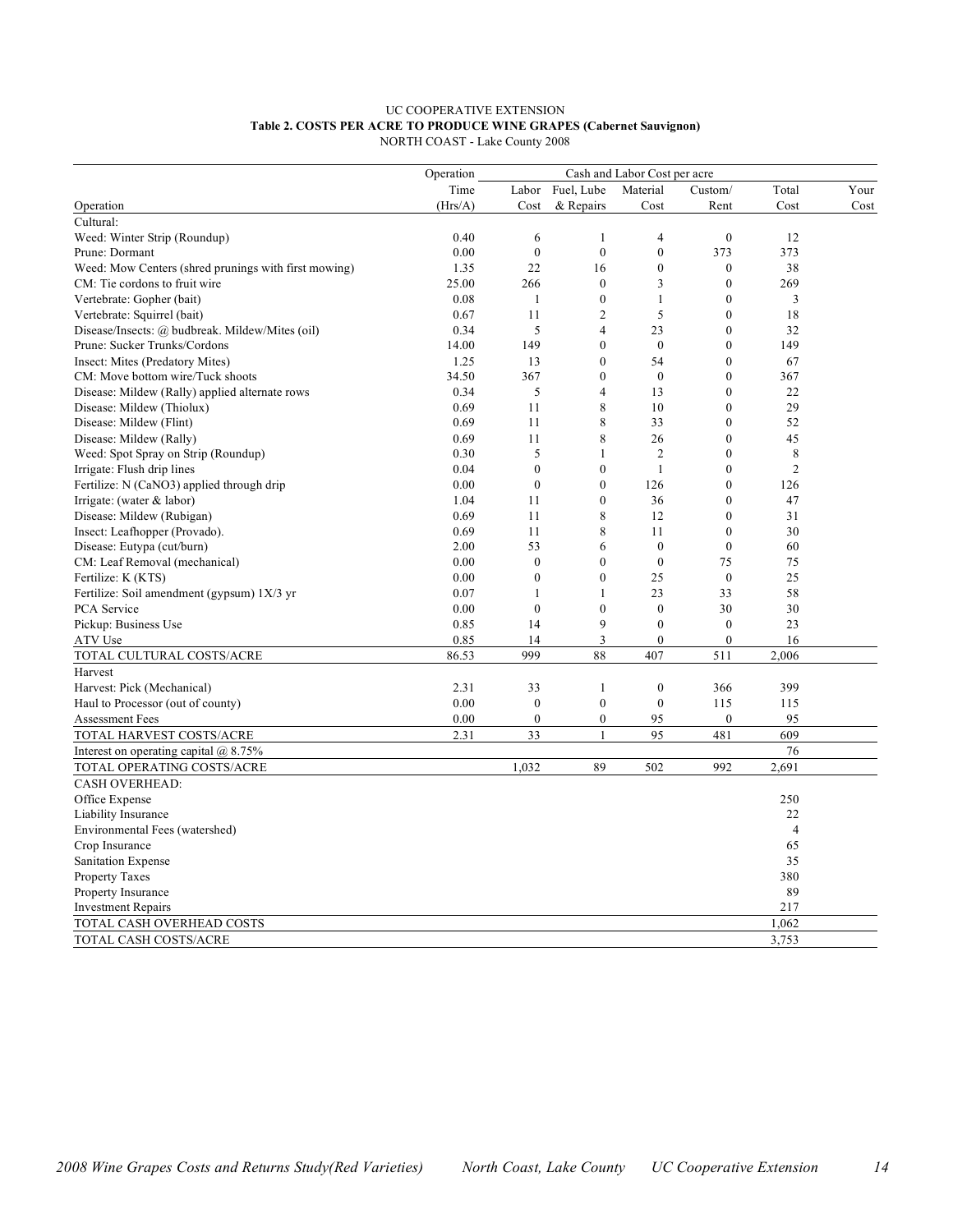#### UC COOPERATIVE EXTENSION **Table 2. continued** NORTH COAST - Lake County 2008

|                               | Operation |               | Cash and Labor Cost per acre |                   |         |       |      |
|-------------------------------|-----------|---------------|------------------------------|-------------------|---------|-------|------|
|                               | Time      | Labor         | Fuel, Lube                   | Material          | Custom/ | Total | Your |
| Operation                     | (Hrs/A)   | Cost          | & Repairs                    | Cost              | Rent    | Cost  | Cost |
| NON-CASH OVERHEAD:            |           | Per producing |                              | -- Annual Cost -- |         |       |      |
| Investment                    |           | Acre          |                              | Capital Recovery  |         |       |      |
| <b>Buildings</b>              |           | 2,400         |                              | 214               |         | 214   |      |
| Land                          |           | 24,000        |                              | 1,500             |         | 1,500 |      |
| Drip Irrigation System        |           | 2,202         |                              | 176               |         | 176   |      |
| Fuel Tank                     |           | 120           |                              | 10                |         | 10    |      |
| Reservoir                     |           | 3,480         |                              | 279               |         | 279   |      |
| Shop/Field Tools              |           | 80            |                              | 10                |         | 10    |      |
| Vineyard Establishment Costs  |           | 14,916        |                              | 1,266             |         | 1,266 |      |
| Gondolas (30)                 |           | 1,800         |                              | 247               |         | 247   |      |
| Equipment                     |           | 2,429         |                              | 273               |         | 273   |      |
| TOTAL NON-CASH OVERHEAD COSTS |           | 51,427        |                              | 3,974             |         | 3,974 |      |
| <b>TOTAL COSTS/ACRE</b>       |           |               |                              |                   |         | 7,728 |      |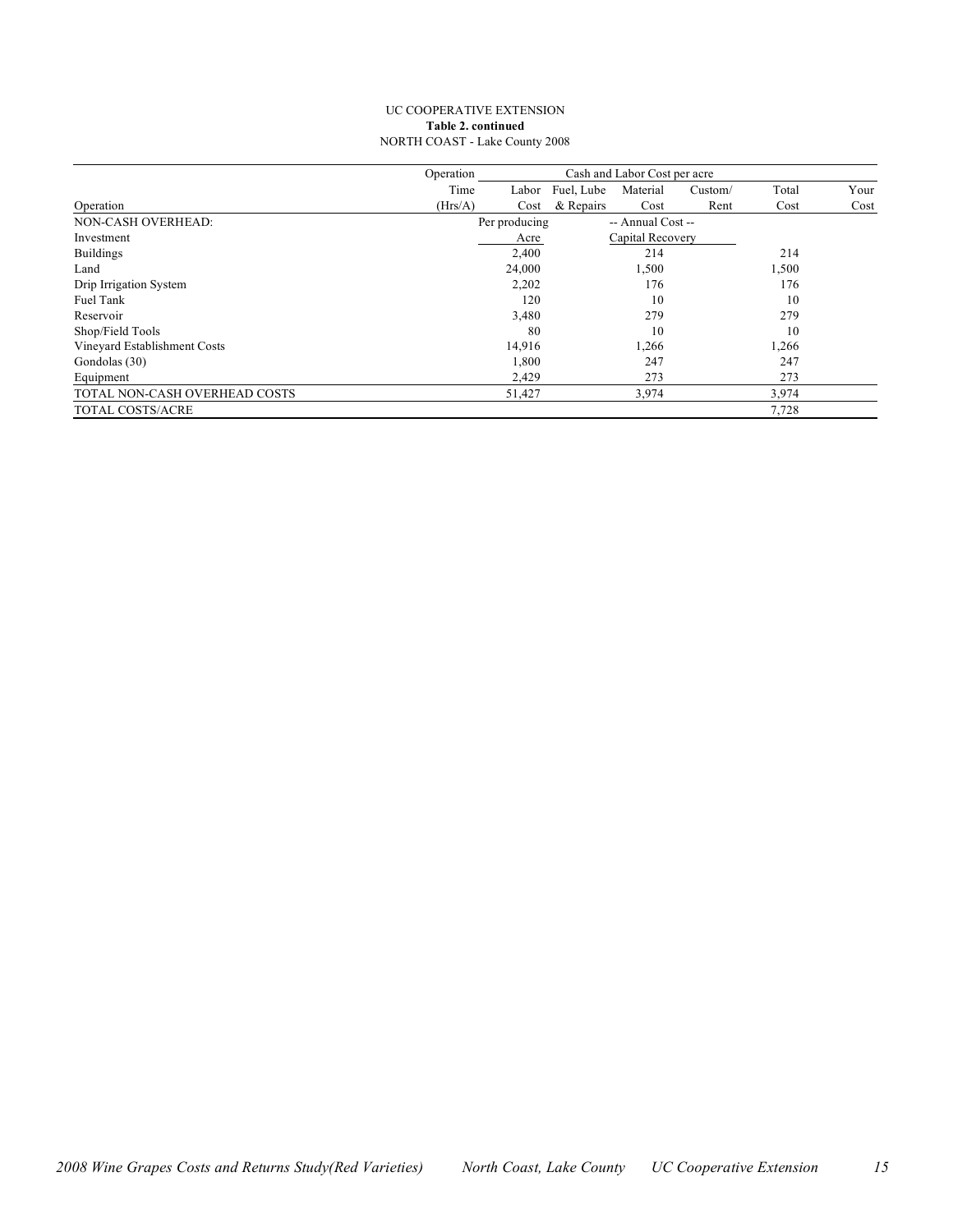#### UC COOPERATIVE EXTENSION **Table 3. COSTS AND RETURNS PER ACRE to PRODUCE WINE GRAPES (Cabernet Sauvignon)** NORTH COAST - Lake County 2008

|                                                                     | Quantity/ |             | Price or  | Value or             | Your |
|---------------------------------------------------------------------|-----------|-------------|-----------|----------------------|------|
|                                                                     | Acre      | Unit        | Cost/Unit | Cost/Acre            | Cost |
| <b>GROSS RETURNS</b><br>Wine Grapes (Cabernet Sauvignon)            | 5.75      | ton         | 1,650.00  | 9,488                |      |
| OPERATING COSTS                                                     |           |             |           |                      |      |
| Herbicide:                                                          |           |             |           |                      |      |
| Roundup Ultra Max                                                   | 0.75      | pint        | 7.80      | 6                    |      |
| Custom/Contract:                                                    |           |             |           |                      |      |
| Hand Prune $(\$0.30/\text{vine} + OH)$                              | 908.00    | vine        | 0.41      | 373                  |      |
| Leaf Removal                                                        | 1.00      | acre        | 75.00     | 75                   |      |
| Harvest (mechanical)                                                | 1.00      | acre        | 300.00    | 300                  |      |
| Haul to Processor (out of county)                                   | 5.75      | ton         | 20.00     | 115                  |      |
| PCA Service                                                         | 1.00      | acre        | 30.00     | 30                   |      |
| Rodenticide:                                                        |           |             |           |                      |      |
| Wilco Gopher Getter Ag Bait                                         | 0.25      | lb          | 5.82      | 1                    |      |
| Wilco Ground Squirrel Bait                                          | 1.20      | 1b          | 4.00      | 5                    |      |
| <b>Insecticide:</b>                                                 |           |             |           |                      |      |
| Stylet Oil                                                          | 1.00      | gal         | 22.80     | 23                   |      |
| Provado Solupak                                                     | 0.25      | <b>OZ</b>   | 44.21     | 11                   |      |
| Predatory Mites (Western Predatory Mite)                            | 6.00      | thou        | 9.00      | 54                   |      |
| Fungicide:                                                          |           |             |           |                      |      |
| Thiolux Jet                                                         | 12.00     | 1b          | 0.80      | 10                   |      |
| Flint                                                               | 2.00      | $_{\rm OZ}$ | 16.50     | 33                   |      |
| Rally 40WSP                                                         | 7.50      | $_{\rm OZ}$ | 5.16      | 39                   |      |
| Rubigan EC                                                          | 4.00      | floz        | 3.07      | 12                   |      |
| <b>Fertilizer/Soil Amendments:</b>                                  |           |             |           |                      |      |
| Calcium Nitrate (15.5-0-0+19Ca)                                     | 100.00    | lb N        | 1.26      | 126                  |      |
| Potassium Thiosulfate (KTS) (0-0-25+17S)                            | 120.00    | 1b          | 0.21      | 25                   |      |
| Gypsum (2 ton $\omega$ 1/3 cost per year)                           | 0.66      |             | 35.00     | 23                   |      |
| Water:                                                              |           | ton         |           |                      |      |
| Water - Flush Lines                                                 | 0.25      | acin        | 4.50      | $\mathbf{1}$         |      |
|                                                                     | 8.00      | acin        | 4.50      | 36                   |      |
| Water - Pumping cost<br><b>Vine Aids:</b>                           |           |             |           |                      |      |
|                                                                     | 1.00      |             | 3.00      | 3                    |      |
| <b>Tying Materials</b><br>Rent:                                     |           | acre        |           |                      |      |
| 35HP Tractors (3 tractors for 3 days)                               | $*0.06$   | week        | 300.00    | 18                   |      |
| Portable Lights w/generator (2 light setups)                        | $*0.24$   | day         | 100.00    | 24                   |      |
| Forklift (3 days)                                                   | $*0.12$   | day         | 200.00    | 24                   |      |
| Gypsum/Compost Spreader (rented once every 3 years, 1/3 cost shown) | $*0.33$   | day         | 100.00    | 33                   |      |
| Assessment:                                                         |           |             |           |                      |      |
| Lake County Wine Grape Commission (based on gross income)           | 0.01      | gross       | 9,488.00  | 95                   |      |
| Labor (machine)                                                     | 14.68     | hrs         | 13.30     | 195                  |      |
| Labor (non-machine)                                                 | 78.60     | hrs         | 10.64     | 836                  |      |
| Fuel - Gas                                                          | 5.00      |             | 3.10      | 16                   |      |
| Fuel - Diesel                                                       | 14.98     | gal<br>gal  | 2.50      | 37                   |      |
| Lube                                                                |           |             |           | 8                    |      |
| Machinery repair                                                    |           |             |           | 28                   |      |
| Interest on operating capital $@$ 8.75%                             |           |             |           | 76                   |      |
| TOTAL OPERATING COSTS/ACRE                                          |           |             |           | 2,691                |      |
| NET RETURNS ABOVE OPERATING COSTS                                   |           |             |           | 6,796                |      |
| CASH OVERHEAD COSTS:                                                |           |             |           |                      |      |
|                                                                     |           |             |           | 250                  |      |
| Office Expense                                                      |           |             |           |                      |      |
| Liability Insurance<br>Environmental Fees (watershed)               |           |             |           | 22<br>$\overline{4}$ |      |
|                                                                     |           |             |           |                      |      |
| Crop Insurance                                                      |           |             |           | 65                   |      |
| Sanitation Expense                                                  |           |             |           | 35                   |      |
| Property Taxes                                                      |           |             |           | 380                  |      |
| Property Insurance                                                  |           |             |           | 89                   |      |
| <b>Investment Repairs</b>                                           |           |             |           | 217                  |      |
| TOTAL CASH OVERHEAD COSTS/ACRE                                      |           |             |           | 1,062                |      |
| TOTAL CASH COSTS/ACRE                                               |           |             |           | 3,753                |      |

<sup>\*</sup>per acre per week or per acre per day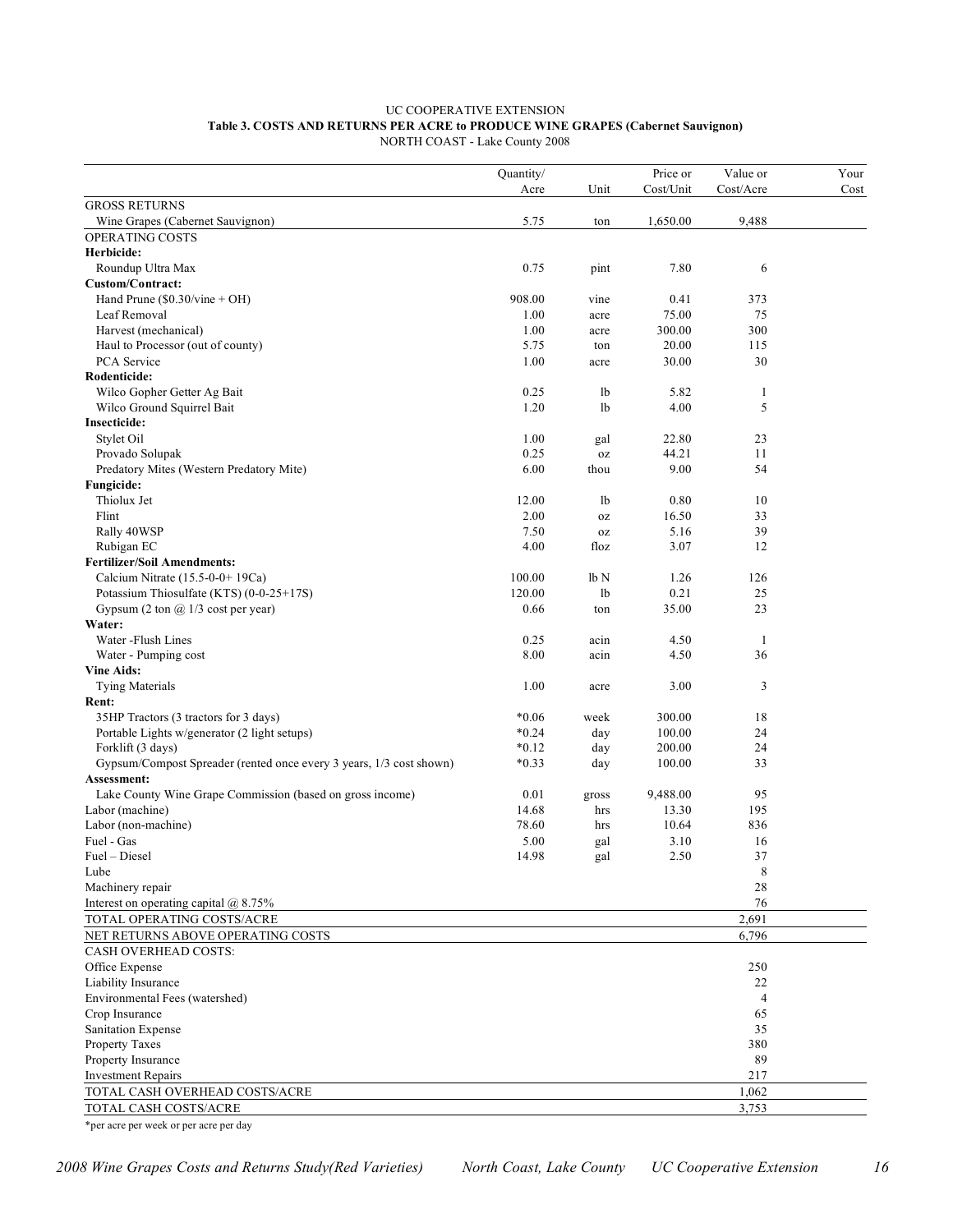#### UC COOPERATIVE EXTENSION **Table 3. continued** NORTH COAST - Lake County 2008

|                                            | Ouantity/ |      | Price or  | Value or  | Your |
|--------------------------------------------|-----------|------|-----------|-----------|------|
|                                            | Acre      | Unit | Cost/Unit | Cost/Accr | Cost |
| NON-CASH OVERHEAD COSTS (Capital Recovery) |           |      |           |           |      |
| <b>Buildings</b>                           |           |      |           | 214       |      |
| Land                                       |           |      |           | 1,500     |      |
| Drip Irrigation System                     |           |      |           | 176       |      |
| Fuel Tank                                  |           |      |           | 10        |      |
| Reservoir                                  |           |      |           | 279       |      |
| Shop/Field Tools                           |           |      |           | 10        |      |
| Vineyard Establishment Costs               |           |      |           | 1,266     |      |
| Gondolas (30)                              |           |      |           | 247       |      |
| Equipment                                  |           |      |           | 273       |      |
| TOTAL NON-CASH OVERHEAD COSTS/ACRE         |           |      |           | 3,974     |      |
| TOTAL COSTS/ACRE                           |           |      |           | 7,728     |      |
| NET RETURNS ABOVE TOTAL COSTS              |           |      |           | 1.760     |      |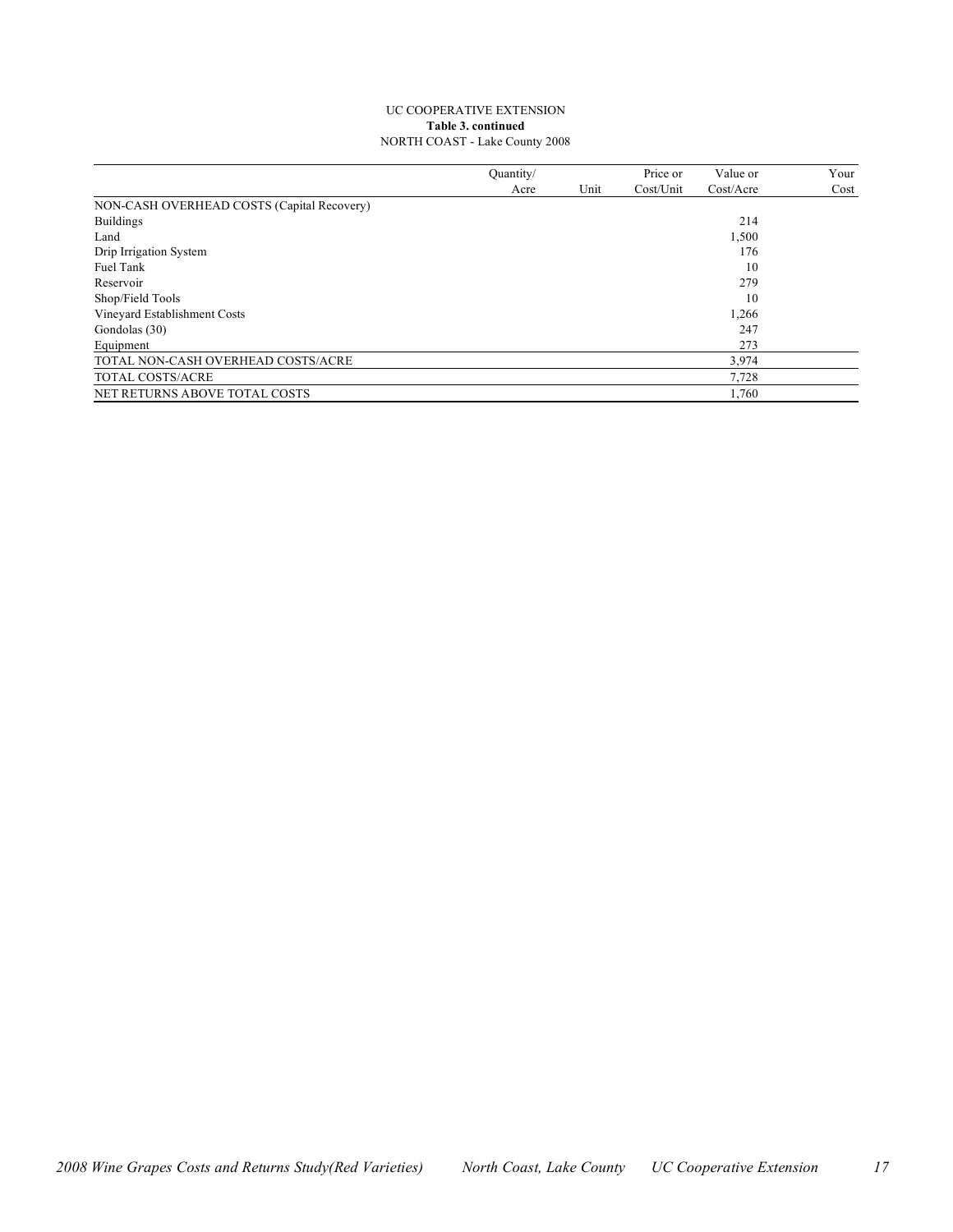#### UC COOPERATIVE EXTENSION **Table 4. MONTHLY CASH COSTS PER ACRE to PRODUCE WINE GRAPES (Cabernet Sauvignon )** NORTH COAST - Lake County 2008

| Beginning JAN 08                                     | <b>JAN</b>       | <b>FEB</b>     | <b>MAR</b>      | <b>APR</b>     | <b>MAY</b>     | <b>JUN</b>     | <b>JUL</b>     | <b>AUG</b>     | <b>SEP</b>     | OCT            | <b>NOV</b>     | DEC            | <b>TOTAL</b> |
|------------------------------------------------------|------------------|----------------|-----------------|----------------|----------------|----------------|----------------|----------------|----------------|----------------|----------------|----------------|--------------|
| Ending DEC 08                                        | 08               | 08             | 08              | 08             | 08             | 08             | 08             | 08             | 08             | 08             | 08             | ${\bf 08}$     |              |
| Cultural:                                            |                  |                |                 |                |                |                |                |                |                |                |                |                |              |
| Weed: Winter Strip (Roundup)                         | 12               |                |                 |                |                |                |                |                |                |                |                |                | 12           |
| Prune: Dormant                                       |                  | 373            |                 |                |                |                |                |                |                |                |                |                | 373          |
| Weed: Mow Centers (shred prunings with first mowing) |                  |                | $7\phantom{.0}$ |                | 10             | 10             | 10             |                |                |                |                |                | 38           |
| CM: Tie cordons to fruit wire                        |                  |                | 269             |                |                |                |                |                |                |                |                |                | 269          |
| Vertebrate: Gopher (bait)                            |                  |                | 3               |                |                |                |                |                |                |                |                |                | 3            |
| Vertebrate: Squirrel (bait)                          |                  |                |                 | 2              | $\overline{2}$ | 2              | $\overline{2}$ | $\overline{2}$ | 2              | 2              | $\overline{2}$ |                | 18           |
| Disease/Insects: @ budbreak. Mildew/Mites (oil)      |                  |                |                 | 32             |                |                |                |                |                |                |                |                | 32           |
| Prune: Sucker Trunks/Cordons                         |                  |                |                 | 149            |                |                |                |                |                |                |                |                | 149          |
| Insect: Mites (Predatory Mites)                      |                  |                |                 |                | 67             |                |                |                |                |                |                |                | 67           |
| CM: Move bottom wire/Tuck shoots                     |                  |                |                 |                | 122            | 122            | 122            |                |                |                |                |                | 367          |
| Disease: Mildew (Rally) applied alternate rows       |                  |                |                 |                | 22             |                |                |                |                |                |                |                | 22           |
| Disease: Mildew (Thiolux)                            |                  |                |                 |                | 29             |                |                |                |                |                |                |                | 29           |
| Disease: Mildew (Flint)                              |                  |                |                 |                |                | 52             |                |                |                |                |                |                | 52           |
| Disease: Mildew (Rally)                              |                  |                |                 |                |                | 45             |                |                |                |                |                |                | $45\,$       |
| Weed: Spot Spray on Strip (Roundup)                  |                  |                |                 |                |                | 8              |                |                |                |                |                |                | 8            |
| Irrigate: Flush drip lines                           |                  |                |                 |                |                | $\overline{2}$ |                |                |                |                |                |                | 2            |
| Fertilize: N (CaNO3) applied through drip            |                  |                |                 |                |                | 42             | 42             | 42             |                |                |                |                | 126          |
| Irrigate: (water & labor)                            |                  |                |                 |                |                | $\overline{7}$ | 14             | 14             | 11             |                |                |                | 47           |
| Disease: Mildew (Rubigan)                            |                  |                |                 |                |                |                | 31             |                |                |                |                |                | 31           |
| Insect: Leafhopper (Provado).                        |                  |                |                 |                |                |                | 30             |                |                |                |                |                | 30           |
| Disease: Eutypa (cut/burn)                           |                  |                |                 |                |                |                | 60             |                |                |                |                |                | 60           |
| CM: Leaf Removal (mechanical)                        |                  |                |                 |                |                |                | 75             |                |                |                |                |                | $75\,$       |
| Fertilize: K (KTS)                                   |                  |                |                 |                |                |                | 25             |                |                |                |                |                | $25\,$       |
| Fertilize: Soil amendment (gypsum) 1X/3 yr           |                  |                |                 |                |                |                |                |                |                |                | 58             |                | 58           |
| PCA Service                                          | 3                | 3              | 3               | 3              | 3              | 3              | 3              | 3              | 3              | 3              | 3              |                | 30           |
| Pickup: Business Use                                 | $\overline{2}$   | $\overline{2}$ | $\overline{2}$  | $\overline{2}$ | $\overline{2}$ | $\overline{2}$ | $\overline{2}$ | $\overline{2}$ | $\overline{2}$ | $\overline{2}$ | $\overline{c}$ | $\overline{c}$ | 23           |
| ATV Use                                              |                  |                |                 |                |                |                |                |                |                |                |                |                | 16           |
| TOTAL CULTURAL COSTS                                 | 18               | 379            | 285             | 190            | 259            | 296            | 418            | 65             | 19             | 8              | 66             | $\overline{3}$ | 2,006        |
| Harvest:                                             |                  |                |                 |                |                |                |                |                |                |                |                |                |              |
| Harvest: Pick (Mechanical)                           |                  |                |                 |                |                |                |                |                | 399            |                |                |                | 399          |
| Haul to Processor (out of county)                    |                  |                |                 |                |                |                |                |                | 115            |                |                |                | 115          |
| Assessment Fees                                      |                  |                |                 |                |                |                |                |                |                | 95             |                |                | 95           |
| <b>TOTAL HARVEST COSTS</b>                           |                  |                |                 |                |                |                |                |                | 514            | 95             |                |                | 609          |
| Interest on operating capital $(a)$ 8.75%            | $\boldsymbol{0}$ | 3              | 5               | 6              | 8              | 10             | 13             | 14             | 18             | $-1$           | $-1$           | $\mathbf{0}$   | 76           |
| TOTAL OPERATING COSTS/ACRE                           | 18               | 382            | 290             | 196            | 267            | 307            | 432            | 78             | 551            | $\overline{7}$ | 65             | 3              | 2,692        |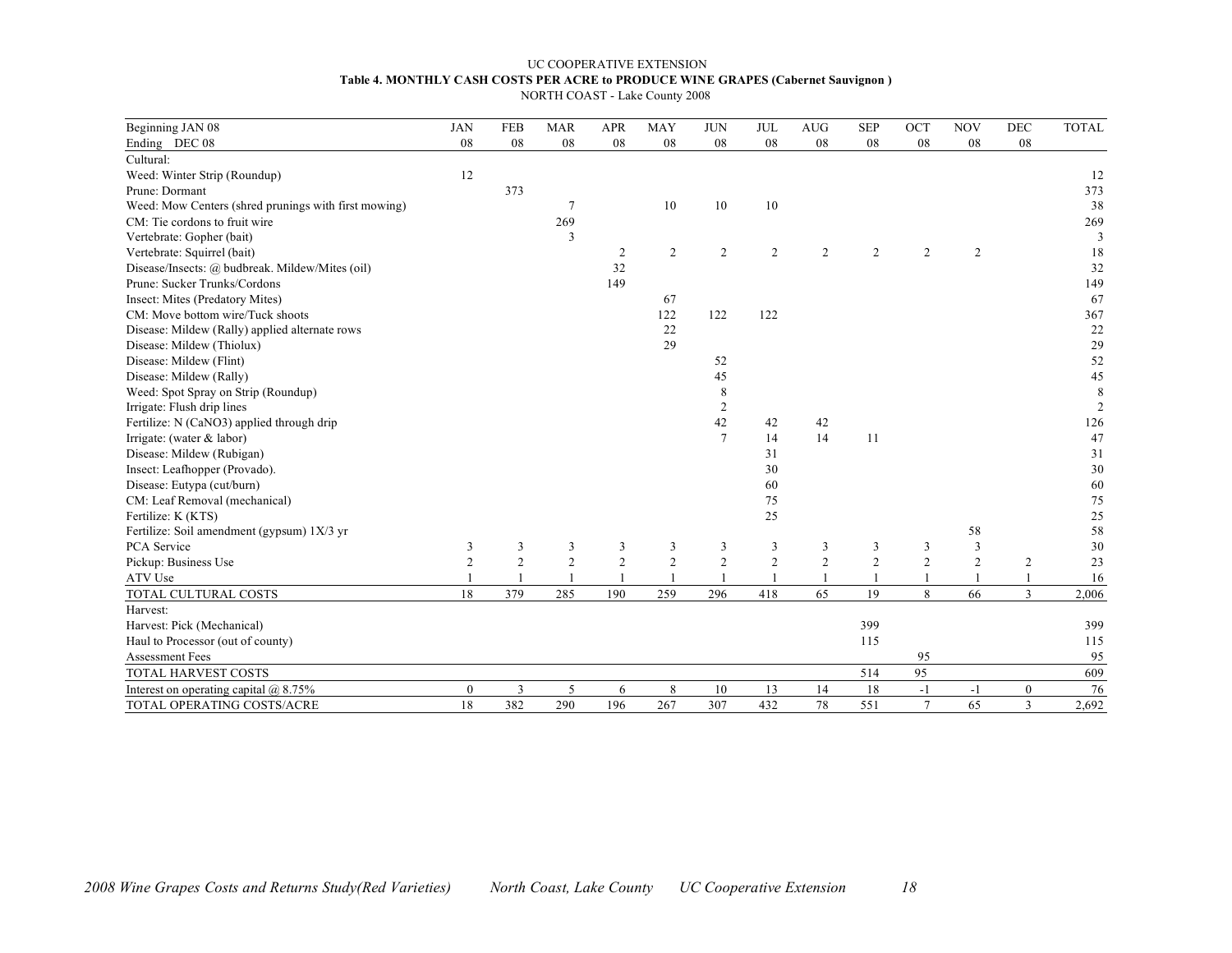#### UC COOPERATIVE EXTENSION **Table 4. continued** NORTH COAST - Lake County 2008

| Beginning JAN 08               | <b>JAN</b> | FEB | <b>MAR</b> | APR | MAY | <b>JUN</b> | JUI | <b>AUG</b> | <b>SEP</b> | OC <sub>1</sub> | <b>NOV</b> | DEC | <b>TOTAL</b> |
|--------------------------------|------------|-----|------------|-----|-----|------------|-----|------------|------------|-----------------|------------|-----|--------------|
| Ending DEC 08                  | 08         | 08  | 08         | 08  | 08  | 08         | 08  | 08         | 08         | 08              | 08         | 08  |              |
| <b>CASH OVERHEAD:</b>          |            |     |            |     |     |            |     |            |            |                 |            |     |              |
| Office Expense                 | 21         | 21  | 21         | 21  | 21  | 21         |     | 21         | 21         | 21              | 21         | 21  | 250          |
| Liability Insurance            |            | 22  |            |     |     |            |     |            |            |                 |            |     | 22           |
| Environmental Fees (watershed) |            |     |            |     |     |            |     |            |            |                 |            |     | 4            |
| Crop Insurance                 |            |     |            | 65  |     |            |     |            |            |                 |            |     | 65           |
| Sanitation Expense             |            |     |            |     |     |            |     |            |            |                 |            |     | 35           |
| Property Taxes                 | 380        |     |            |     |     |            |     |            |            |                 |            |     | 380          |
| Property Insurance             | 45         |     |            |     |     |            | 45  |            |            |                 |            |     | 89           |
| <b>Investment Repairs</b>      | 18         | 18  | 18         | 18  | 18  | 18         | 18  | 18         | 18         | 18              | 18         | 18  | 216          |
| TOTAL CASH OVERHEAD COSTS      | 467        | 64  | 46         | 107 | 42  | 42         | 87  | 42         | 42         | 42              | 42         | 39  | 1,062        |
| TOTAL CASH COSTS/ACRE          | 484        | 446 | 336        | 303 | 310 | 349        | 518 | 121        | 593        | 49              | 108        | 42  | 3,753        |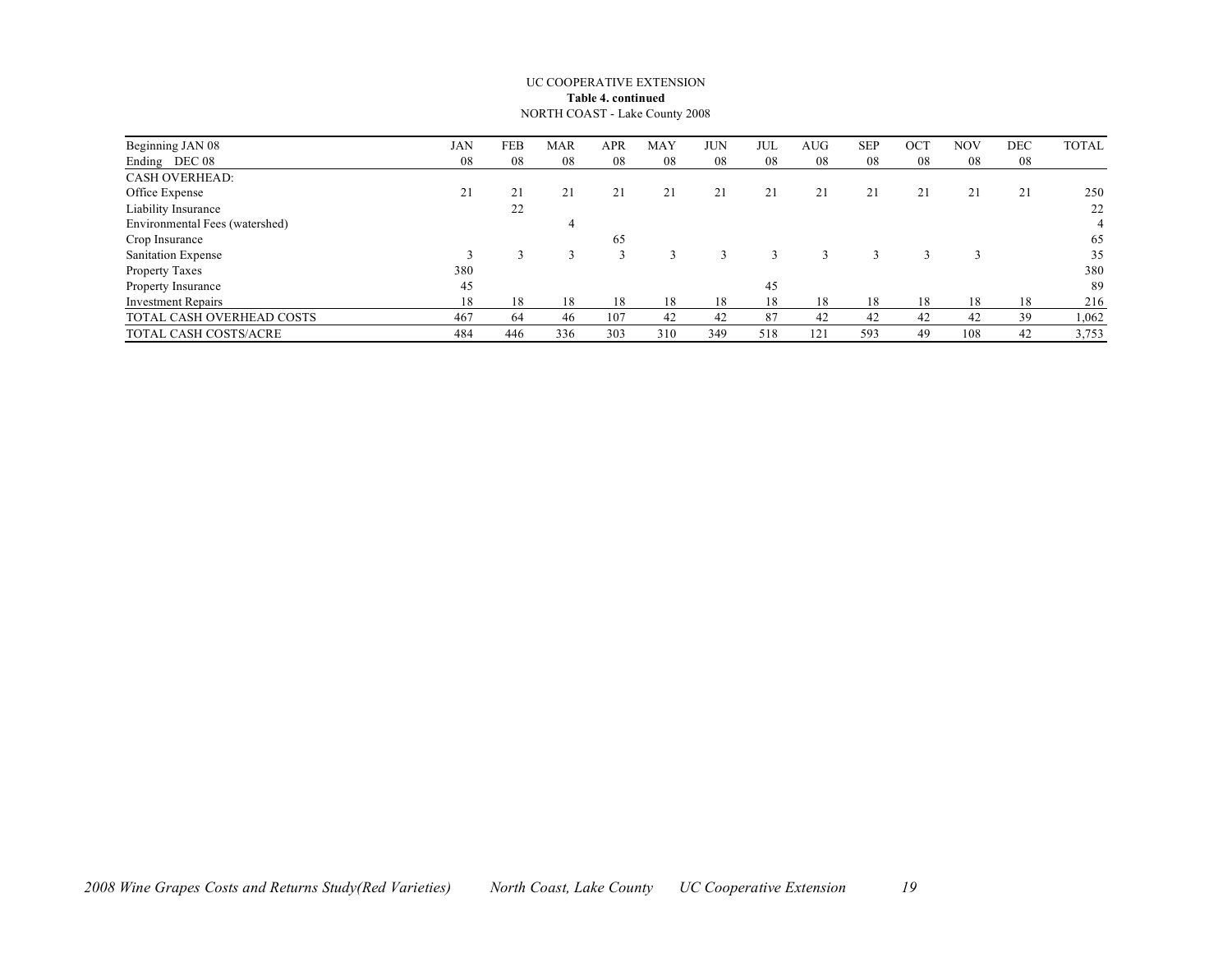#### UC COOPERATIVE EXTENSION **Table 5. RANGING ANALYSIS** NORTH COAST - Lake County 2008

#### COSTS PER ACRE AT VARYING YIELDS TO PRODUCE CABERNET SAUVIGNON WINE GRAPES

|                                               |       |       |       | YIELD (tons/acre) |       |       |       |
|-----------------------------------------------|-------|-------|-------|-------------------|-------|-------|-------|
|                                               | 2.75  | 3.75  | 4.75  | 5.75              | 6.75  | 7.75  | 8.75  |
| <b>OPERATING COSTS:</b>                       |       |       |       |                   |       |       |       |
| Cultural Cost                                 | 2.006 | 2,006 | 2,006 | 2,006             | 2,006 | 2,006 | 2,006 |
| Harvest (pick)                                | 386   | 391   | 395   | 399               | 404   | 408   | 412   |
| Haul to Processor                             | 55    | 75    | 95    | 115               | 135   | 155   | 175   |
| Assessment                                    | 45    | 62    | 78    | 95                | 111   | 128   | 144   |
| Interest on operating capital $\omega$ 10.00% | 75    | 75    | 75    | 75                | 76    | 76    | 76    |
| <b>TOTAL OPERATING COSTS/ACRE</b>             | 2,567 | 2,609 | 2,649 | 2,690             | 2,732 | 2,773 | 2,813 |
| <b>Total Operating Costs/ton</b>              | 934   | 696   | 558   | 468               | 405   | 358   | 322   |
| CASH OVERHEAD COSTS/ACRE                      | 1,062 | 1,062 | 1,062 | 1,062             | 1,062 | 1,062 | 1,062 |
| <b>TOTAL CASH COSTS/ACRE</b>                  | 3,629 | 3,671 | 3,711 | 3,752             | 3,794 | 3,835 | 3,875 |
| <b>Total Cash Costs/ton</b>                   | 1,320 | 979   | 781   | 652               | 562   | 495   | 443   |
| NON-CASH OVERHEAD COSTS/ACRE                  | 3,975 | 3,975 | 3,975 | 3,975             | 3,975 | 3,975 | 3,975 |
| <b>TOTAL COSTS/ACRE</b>                       | 7,604 | 7,646 | 7,686 | 7,727             | 7,769 | 7,810 | 7,850 |
| <b>Total Costs/ton</b>                        | 2,765 | 2,039 | 1,618 | 1,344             | 1,151 | 1,008 | 897   |

#### NET RETURNS PER ACRE ABOVE OPERATING COSTS

| <b>PRICE</b>                  | YIELD (tons/acre) |       |       |       |        |        |        |  |  |  |
|-------------------------------|-------------------|-------|-------|-------|--------|--------|--------|--|--|--|
| $\frac{\text{S}}{\text{ton}}$ | 2.75              | 3.75  | 4.75  | 5.75  | 6.75   | 7.75   | 8.75   |  |  |  |
| 1,350                         | 1,145             | 2.454 | 3,763 | 5,073 | 6,380  | 7,690  | 8.999  |  |  |  |
| 1,450                         | 1,420             | 2,829 | 4,238 | 5,648 | 7,055  | 8,465  | 9,874  |  |  |  |
| 1,550                         | 1,695             | 3,204 | 4,713 | 6,223 | 7,730  | 9,240  | 10,749 |  |  |  |
| 1,650                         | 1.970             | 3,579 | 5,188 | 6,798 | 8,405  | 10,015 | 11,624 |  |  |  |
| 1,750                         | 2,245             | 3,954 | 5,663 | 7,373 | 9,080  | 10,790 | 12,499 |  |  |  |
| 1,850                         | 2,520             | 4,329 | 6,138 | 7.948 | 9,755  | 11,565 | 13,374 |  |  |  |
| 1.950                         | 2,795             | 4.704 | 6,613 | 8,523 | 10.430 | 12,340 | 14.249 |  |  |  |

#### NET RETURNS PER ACRE ABOVE CASH COSTS

| <b>PRICE</b>                  |       |       |       | YIELD (tons/acre) |       |        |        |
|-------------------------------|-------|-------|-------|-------------------|-------|--------|--------|
| $\frac{\text{S}}{\text{ton}}$ | 2.75  | 3.75  | 4.75  | 5.75              | 6.75  | 7.75   | 8.75   |
| 1,350                         | 83    | 1,392 | 2,701 | 4.011             | 5,318 | 6,628  | 7.937  |
| 1,450                         | 358   | 1,767 | 3,176 | 4,586             | 5,993 | 7.403  | 8,812  |
| 1,550                         | 633   | 2,142 | 3,651 | 5,161             | 6,668 | 8,178  | 9,687  |
| 1,650                         | 908   | 2,517 | 4,126 | 5,736             | 7,343 | 8,953  | 10,562 |
| 1,750                         | 1,183 | 2,892 | 4,601 | 6,311             | 8,018 | 9,728  | 11.437 |
| 1,850                         | 1,458 | 3,267 | 5,076 | 6,886             | 8,693 | 10,503 | 12,312 |
| 1.950                         | 1,733 | 3,642 | 5,551 | 7,461             | 9,368 | 11.278 | 13,187 |

NET RETURNS PER ACRE ABOVE TOTAL COSTS

| <b>PRICE</b>                  |          |          |          | YIELD (tons/acre) |       |       |       |
|-------------------------------|----------|----------|----------|-------------------|-------|-------|-------|
| $\frac{\text{S}}{\text{ton}}$ | 2.75     | 3.75     | 4.75     | 5.75              | 6.75  | 7.75  | 8.75  |
| 1.350                         | $-3.892$ | $-2.583$ | $-1.274$ | 36                | 1.343 | 2,653 | 3,962 |
| 1.450                         | $-3.617$ | $-2,208$ | -799     | 611               | 2,018 | 3,428 | 4,837 |
| 1,550                         | $-3.342$ | $-1,833$ | $-324$   | 1,186             | 2,693 | 4,203 | 5,712 |
| 1,650                         | $-3,067$ | $-1,458$ | 151      | 1,761             | 3,368 | 4,978 | 6,587 |
| 1,750                         | $-2,792$ | $-1,083$ | 626      | 2,336             | 4,043 | 5,753 | 7,462 |
| 1,850                         | $-2.517$ | $-708$   | 1,101    | 2.911             | 4.718 | 6,528 | 8,337 |
| 1.950                         | $-2.242$ | $-333$   | 1.576    | 3.486             | 5.393 | 7,303 | 9.212 |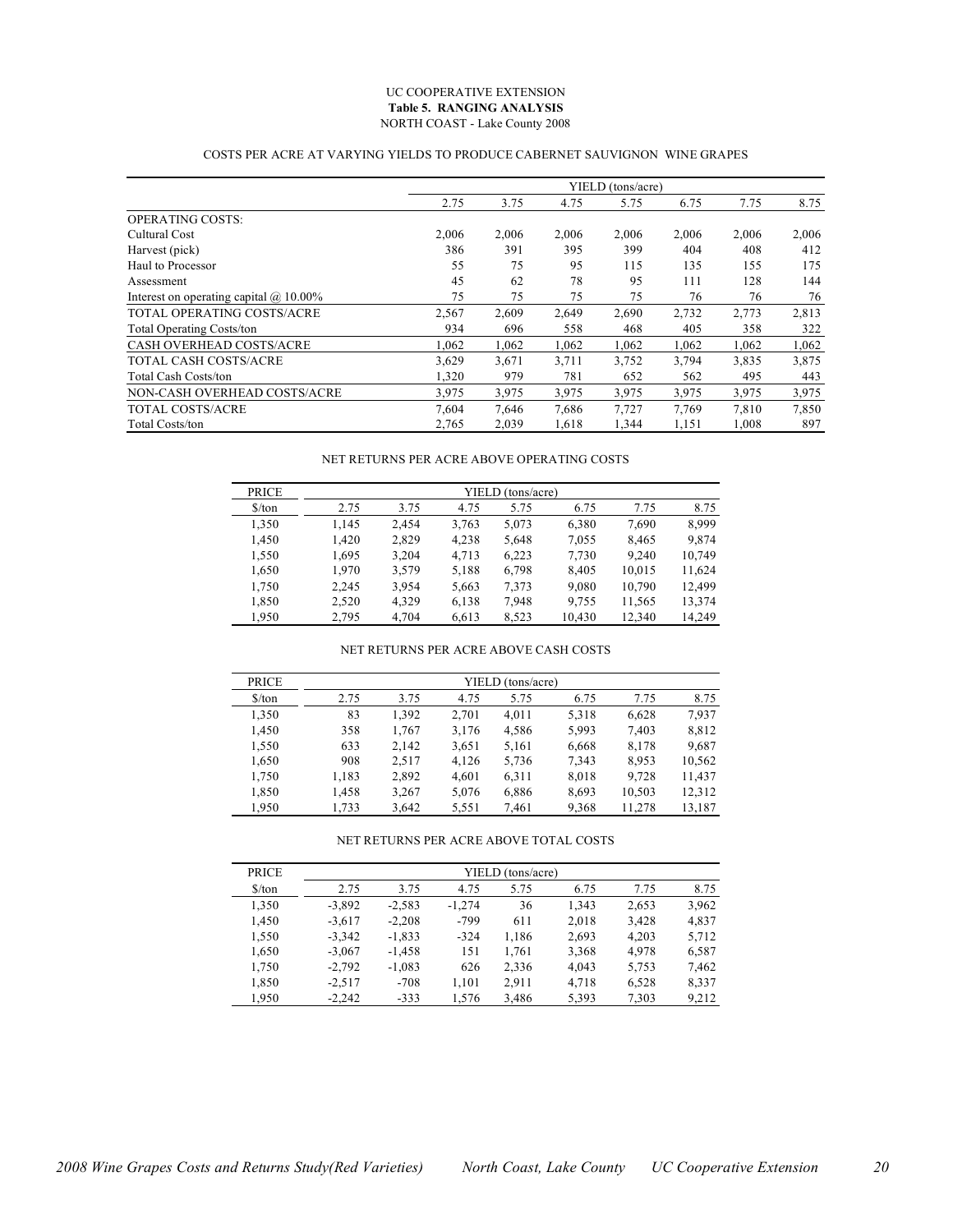#### UC COOPERATIVE EXTENSION **Table 6. WHOLE FARM ANNUAL EQUIPMENT, INVESTMENT, AND BUSINESS OVERHEAD** NORTH COAST - Lake County 2008

|     |                                 |         |      |         |          | Cash Overhead |       |        |
|-----|---------------------------------|---------|------|---------|----------|---------------|-------|--------|
|     |                                 |         | Yrs  | Salvage | Capital  | Insur-        |       |        |
| Yr. | Description                     | Price   | Life | Value   | Recovery | ance          | Taxes | Total  |
| 08  | 50 HP MFWD Tractor              | 27,200  | 15   | 5,295   | 2,623    | 118           | 162   | 2,904  |
| 08  | ATV <sub>4WD</sub>              | 8,000   | 5    | 3,585   | 1,279    | 42            | 58    | 1,379  |
| 08  | Bin Trailer#1                   | 2,000   | 20   | 104     | 175      | 8             | 11    | 193    |
| 08  | Bin Trailer#2                   | 2,000   | 20   | 104     | 175      | 8             | 11    | 193    |
| 08  | Bin Trailer#3                   | 2,000   | 20   | 104     | 175      | 8             | 11    | 193    |
| 08  | Mower Flail 3 pt 6ft            | 7.000   | 10   | 1,238   | 870      | 30            | 41    | 941    |
| 08  | Vine Sprayer/Air Blast          | 22,000  | 20   | 1,147   | 1,927    | 84            | 116   | 2,127  |
| 08  | Pickup Truck 1/2 T              | 28,000  | 7    | 10,621  | 3,805    | 141           | 193   | 4,138  |
| 08  | Trailer for ATV                 | 1,500   | 15   | 144     | 151      | 6             | 8     | 165    |
| 08  | Weed Sprayer 30 gal (pull type) | 1,500   | 10   | 265     | 186      | 6             | 9     | 202    |
|     | <b>TOTAL</b>                    | 101,200 |      | 22,607  | 11,366   | 451           | 619   | 12,436 |
|     | $60\%$ of New Cost $*$          | 60,720  |      | 13,564  | 6,820    | 270           | 371   | 7,462  |

#### ANNUAL EQUIPMENT COSTS

\* Used to reflect a mix of new and used equipment.

#### ANNUAL INVESTMENT COSTS

|                             |          |      |         |          | Cash Overhead |       |          |         |
|-----------------------------|----------|------|---------|----------|---------------|-------|----------|---------|
|                             |          | Yrs  | Salvage | Capital  | Insur-        |       |          |         |
| Description                 | Price    | Life | Value   | Recovery | ance          | Taxes | Repairs  | Total   |
| Buildings: 1500 sqft        | 60,000   | 20   |         | 5,338    | 218           | 300   | 1,200    | 7,056   |
| Drip Irrigation System      | 55,050   | 25   |         | 4.409    | 200           | 275   | 1,101    | 5,986   |
| Vineyard Establishment      | 372,900  | 22   |         | 31,644   | 1,357         | 1,865 | 372      | 35,238  |
| Fuel tank: $1-550$ gal      | 3,000    | 25   | 150     | 238      | 11            | 16    | 60       | 325     |
| Gondolas - $2.5$ ton $(30)$ | 45,000   | 10   |         | 6.187    | 164           | 225   | 900      | 7,475   |
| Land                        | 600,000  | 25   | 600,000 | 37,500   | $\mathbf{0}$  | 6,000 | $\Omega$ | 43,500  |
| Reservoir: 12 acft          | 87,000   | 25   |         | 6,968    | $\mathbf{0}$  | 435   | 1,740    | 9,143   |
| Tools-Shop/Field            | 2,000    | 10   | 200     | 260      | 8             | 11    | 40       | 319     |
| TOTAL INVESTMENT            | ,224,950 |      | 600,350 | 92,544   | 1.959         | 9,127 | 5,413    | 109,042 |

#### ANNUAL BUSINESS OVERHEAD COSTS

|                       | Units/ |      | Price/ | Total |
|-----------------------|--------|------|--------|-------|
| Description           | Farm   | Unit | Unit   | Cost  |
| Crop Insurance        | 25     | acre | 65.00  | 1,625 |
| Liability Insurance   | 25     | acre | 21.99  | 550   |
| Office Expense        | 25     | acre | 250.00 | 6,250 |
| <b>Sanitation Fee</b> | 25     | acre | 35.00  | 875   |
| Watershed Fee         | 30     | acre | 3.58   | 107   |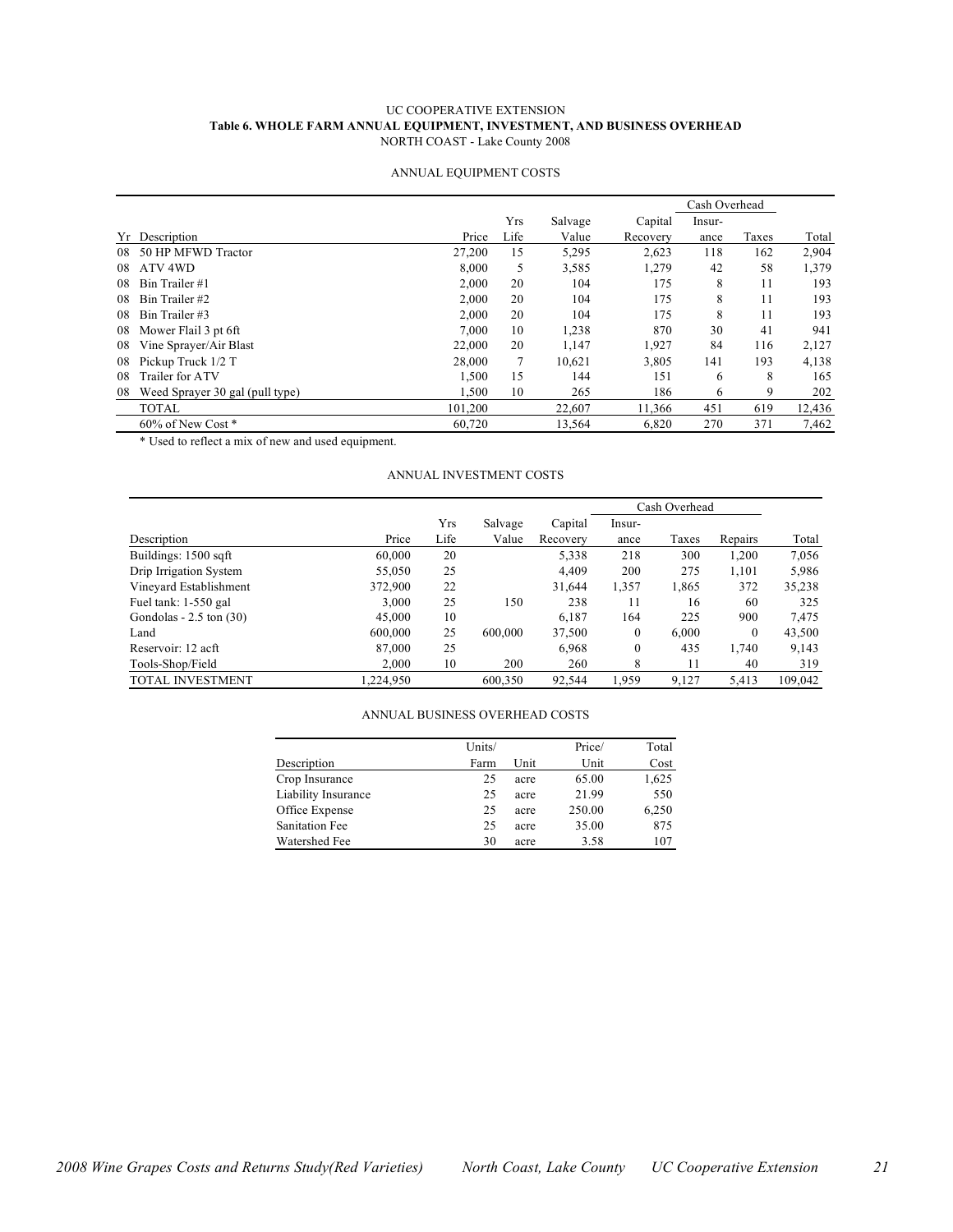#### UC COOPERATIVE EXTENSION **Table 7. HOURLY EQUIPMENT COSTS** NORTH COAST - Lake County 2008

|                                    |        |          | <b>COSTS PER HOUR</b><br>Cash Overhead<br>Operating<br>Fuel $\&$<br>Total<br>Capital<br>Insur-<br>Lube<br>Taxes<br>Repairs<br>Oper.<br>ance<br>7.06<br>10.32<br>0.47<br>0.64<br>0.62<br>7.68<br>2.38<br>0.32<br>0.59<br>2.97<br>7.14<br>0.24<br>0.33<br>0.00<br>5.47<br>0.24<br>0.26<br>0.26<br>5.47<br>0.33<br>0.00<br>0.24<br>0.26<br>0.26 |      |      |      |       |           |  |  |  |
|------------------------------------|--------|----------|----------------------------------------------------------------------------------------------------------------------------------------------------------------------------------------------------------------------------------------------------------------------------------------------------------------------------------------------|------|------|------|-------|-----------|--|--|--|
|                                    | Actual |          |                                                                                                                                                                                                                                                                                                                                              |      |      |      |       |           |  |  |  |
|                                    | Hours  |          |                                                                                                                                                                                                                                                                                                                                              |      |      |      |       | Total     |  |  |  |
| <b>Yr Description</b>              | Used   | Recovery |                                                                                                                                                                                                                                                                                                                                              |      |      |      |       | Costs/Hr. |  |  |  |
| 08 50 HP MFWD Tractor              | 153    |          |                                                                                                                                                                                                                                                                                                                                              |      |      |      |       | 19.11     |  |  |  |
| 08 ATV 4WD                         | 108    |          |                                                                                                                                                                                                                                                                                                                                              |      |      |      |       | 10.67     |  |  |  |
| 08 Bin Trailer #1                  | 19     |          |                                                                                                                                                                                                                                                                                                                                              |      |      |      |       | 6.30      |  |  |  |
| 08 Bin Trailer #2                  | 19     |          |                                                                                                                                                                                                                                                                                                                                              |      |      |      |       | 6.30      |  |  |  |
| 08 Bin Trailer #3                  | 19     | 5.47     | 0.24                                                                                                                                                                                                                                                                                                                                         | 0.33 | 0.26 | 0.00 | 0.26  | 6.30      |  |  |  |
| 08 Mower Flail 3 pt 6ft            | 34     | 15.41    | 0.53                                                                                                                                                                                                                                                                                                                                         | 0.73 | 3.33 | 0.00 | 3.33  | 20.00     |  |  |  |
| 08 Vine Sprayer/Air Blast          | 103    | 11.22    | 0.49                                                                                                                                                                                                                                                                                                                                         | 0.67 | 3.44 | 0.00 | 3.44  | 15.82     |  |  |  |
| 08 Pickup Truck 1/2 T              | 21     | 107.43   | 3.97                                                                                                                                                                                                                                                                                                                                         | 5.45 | 2.05 | 8.91 | 10.96 | 127.81    |  |  |  |
| 08 Trailer for ATV                 | 50     | 1.81     | 0.07                                                                                                                                                                                                                                                                                                                                         | 0.10 | 0.18 | 0.00 | 0.18  | 2.16      |  |  |  |
| 08 Weed Sprayer 30 gal (pull type) | 17     | 6.41     | 0.22                                                                                                                                                                                                                                                                                                                                         | 0.30 | 0.40 | 0.00 | 0.40  | 7.33      |  |  |  |